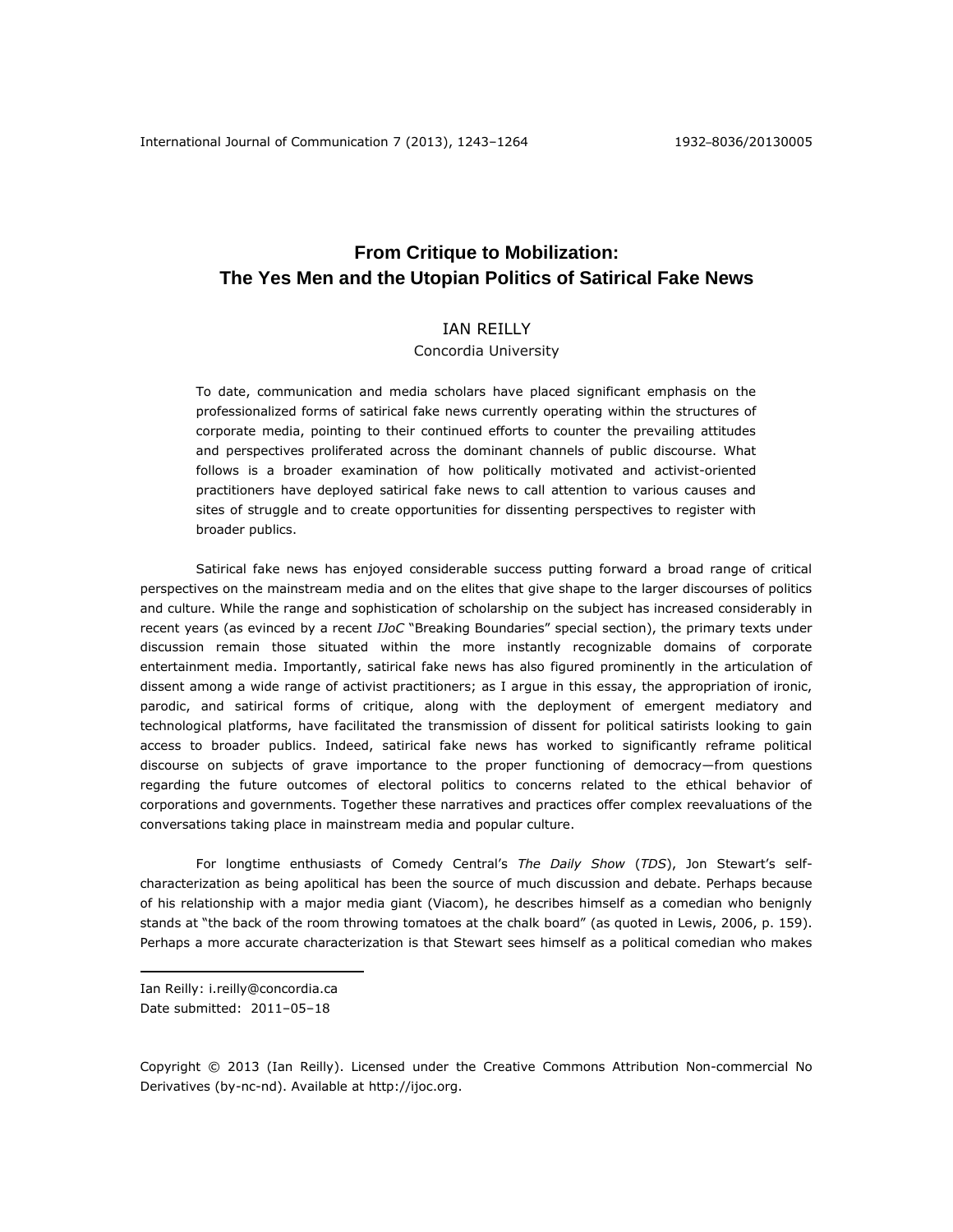no claims to enacting social change. Despite his numerous statements upholding the veracity of this position, Stewart, along with his friend/peer/fellow satirist Stephen Colbert, have invited some nuance to these apolitical characterizations, most notably with their widely attended and much discussed "Rally to Restore Sanity and/or Fear" (2010). As Jones, Baym, and Day (2012) have shown, instances where Stewart and Colbert operate "outside the box"—that is, outside the carefully constructed worlds of their respective shows—are instructive in that they present moments for each figure to

call attention to specific political issues, ethical oversights, moral outrages, and problematic constructions of political life. . . . By holding the rally, testifying before Congress, and announcing the legal approval of the Super PAC on the steps of the Federal Election Commission's building, Stewart and Colbert engage an array of new audiences—including those attending to traditional news media—with their off-program critiques. (p. 55)

Despite these instances where Stewart and Colbert are not exclusively operating under the guise of the comedian-satirist, their explicit political aims remain at best muted under the cloak of ironic and parodic communication. Given their so-called apolitical standing, it seems altogether necessary to investigate practitioners not operating under corporate control. In this vein, the Yes Men, a loose-knit association of some 300 media activists, represent the antithesis to the Comedy Central duo's position. As an activist collective that uses political satire to level pointed critiques against corporations, governments, and news organizations, the Yes Men figure prominently in discussions of satirical fake news precisely because they have emerged as politically motivated practitioners of the form.

In thinking about the state of contemporary journalism and the role that political satire plays in reframing political discourse across the uneven terrain of popular culture, this article demonstrates that the larger project of news parody undertaken by political satirists is not restricted to the largely controlled environments of corporatized print, televisual, and Internet examples of the form; rather, this work describes how the cultural production of satirical fake news has emerged from other areas of civil society through the concentrated efforts of media activists. In appropriating the form for political uses, I argue that these actors (of which the Yes Men comprise but one example) have found an appropriate and powerful vehicle for exploiting flaws in the institutional structure, organization, and logic of mainstream news media. More than this, their construction of ironic, parodic, and satiric "news" has facilitated the dissemination of news stories that would not otherwise receive broad media attention. What follows is a broader examination of how politically motivated and activist-oriented practitioners have deployed satirical fake news to call attention to various causes and sites of struggle, as well as to create opportunities for dissenting perspectives to register with broader publics. In what is arguably the most promising aspect of this larger practice, I also examine some of the ways in which the Yes Men have worked to bridge the gap between satire as a form of critique and as an instrument of broader politicization and mobilization among everyday citizens.

The importance of laughter, humor, irony, parody, and fun has figured prominently in critical and scholarly discussions of media activism and media criticism (Day, 2008; Dery, 2004; Duncombe, 2007; Hynes, Sharpe, & Fagan, 2007; Jenkins, 2006; Jones, 2010; Moore, 2007; Reilly, 2010; Warner, 2007; Wettergren, 2009). Much has been written on organizations/activist collectives like Adbusters (Haiven,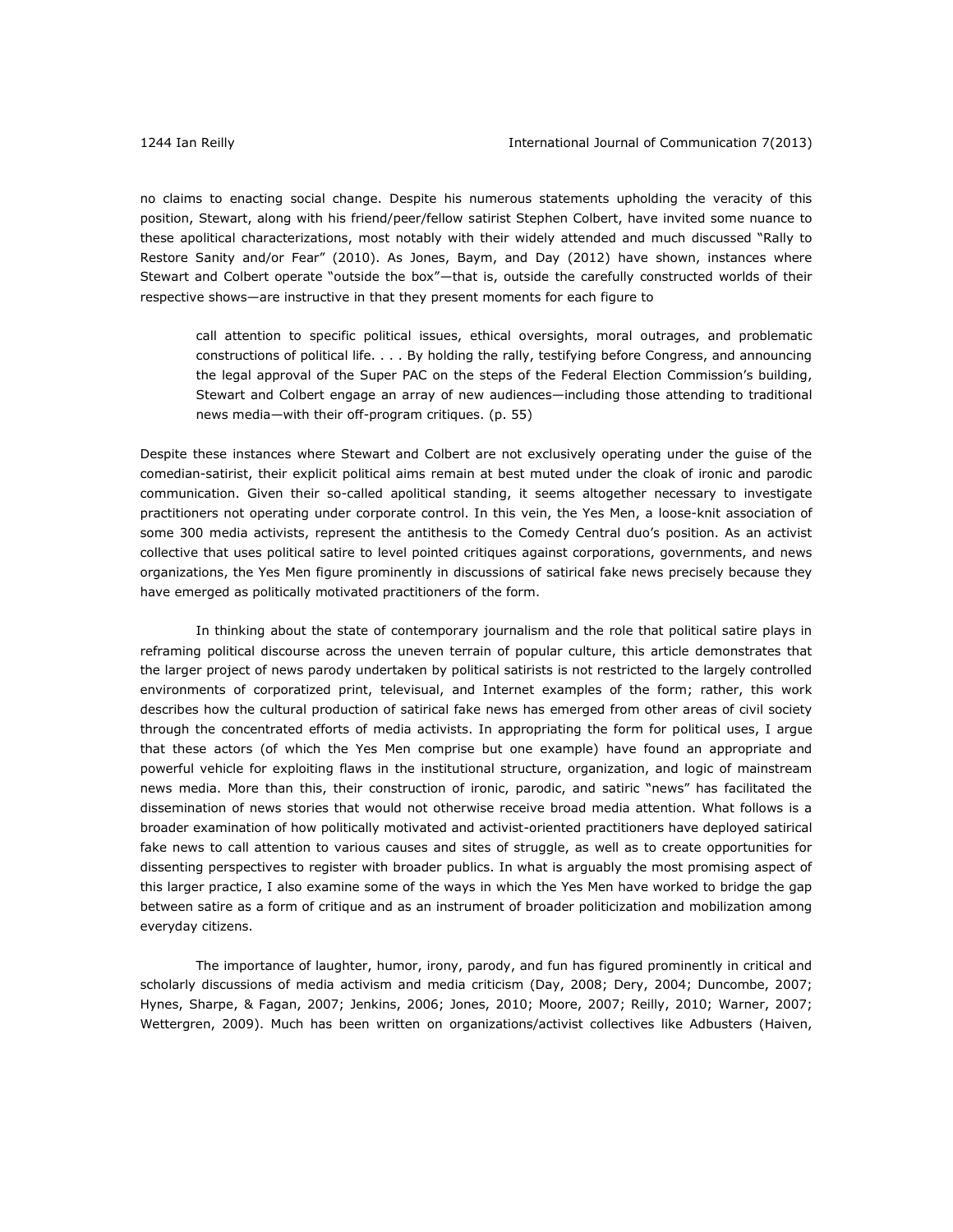2007; Klein, 2000; Rumbo, 2002), Billionaires for Bush (Day, 2008; Duncombe, 2007), Reverend Billy and the Church of Stop Shopping (Lane, 2002; Perucci, 2008), and countless others. Scholars of media and cultural studies have discussed the Yes Men within the context of art and activism (Dzuverovic-Russell, 2003), culture jamming (Carducci, 2006; Lecoeur & Pessar, 2006; Nomai, 2008), tactical media (Boler, 2006), political discourse (Hynes et al., 2007; Reilly, 2012), and ironic activism (Day, 2011). While the Yes Men's work readily qualifies as media activism, culture jamming, and tactical media, the goal here is to frame the Yes Men, first and foremost, as political satirists operating both outside and within the established discourses of traditional news media. It is significant to note that their work tackles similar themes explored in the more professionalized forms of satirical fake news, such as war, geopolitics, political governance, and news media performance.

#### **Situating Nonprofessionalized Satirical Fake News**

The dominant players in print, television, and the Internet—*The Onion*, *The Daily Show* (*TDS*), *The Colbert Report* (*TCR*)—operate under the umbrella of corporate ownership, a financial structure that facilitates the production and dissemination of its texts. In most cases, these players are afforded the opportunity to circulate their work on a weekly basis, a feat that makes their work both timely and relevant, ensuring visibility across a number of different media platforms. Both *TDS* and *TCR*, for example, operate under Comedy Central, which is owned by Viacom, one of the big six media corporations in the world, with 2008 revenues reaching \$14.6 billion ("Ownership Chart," 2001, p. 99). Since *TCR*'s introduction in 2005, both shows have been consistently averaging over one million viewers nightly (Baym, 2009, p. 128) in addition to thousands of devoted online viewers. Not to be outdone, *The Onion* attracted 15.3 million monthly visitors to its website and reached more than 3.6 million readers of its weekly print edition in 2012, making it both a widely read publication and a lucrative commercial enterprise ("*The Onion* Media Kit 2012"). In an interesting financial move, Comedy Central and *The Onion* have partnered to develop *SportsDome*, a parody sports television show; elsewhere, Independent Film Channel (IFC) has announced it will pursue a third season of the *Onion News Network* television series, suggesting that the relationship among different corporately-tied satirists is becoming increasingly fluid as media companies aim to diversify their content and expand their market share. As many observers have already noted (Frank, 1997; Heath & Potter, 2004; Strangelove, 2005), the province of dissent and capitalist critique has proven a lucrative market in the culture industry; one need only point to the continued popularity of the likes of Naomi Klein and Michael Moore. What is striking about these examples—the Comedy Central fake news roster, *The Onion*, Michael Moore documentaries—is not only the degree to which they participate in a broader diagnostic critique of powerful figures and institutions but also that the "popularity of each serves to fuel the momentum of all" (Day, 2011, p. 186). It is difficult, if misguided, to downplay the significance of political satire at the turn of the new century, given the form's renewed political vitality and influence. As such, it is perhaps unsurprising that political satire should reemerge as an important tool in the activist's toolbox.

In large part, corporately-owned and -controlled practitioners differ from their nonprofessionalized counterpart because they have secure financial backing to produce regular satirical content. Outside the confines of corporate media, much is left to the initiative of practitioners. While the Internet has produced numerous examples of satirical fake news in countries ranging from Britain to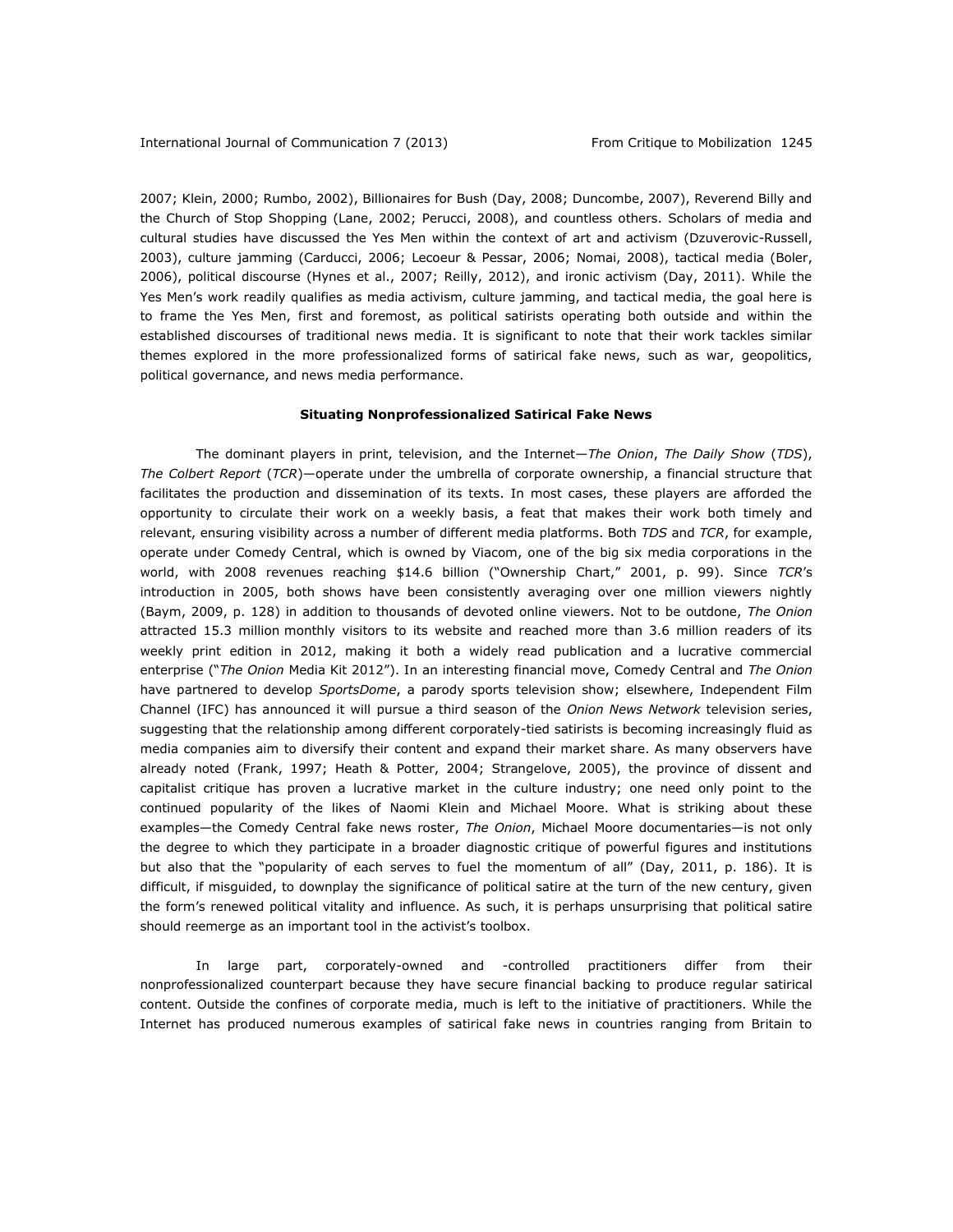France to Venezuela, these sites are consistently amateur (i.e., nonprofessional) in nature, enjoy small (if nonexistent) readerships and disappear as quickly as they surface. The success of *The Onion* and Comedy Central has undoubtedly inspired a host of imitators (some good, some bad), but due to operational costs, time constraints, the ongoing pressures of producing timely material—to say nothing of the challenge of writing good satire—one notices an uneven degree of quality in the production of these texts. That said, the noncorporatized character of these examples raises interesting questions related to the motivations behind this form of cultural production and sheds light on some of the broader implications that these practices have on public discourse. If there is little financial incentive for the political satirist to convey critique, new questions about the form emerge.

Given the nature of the Yes Men's work (traveling to conferences, creating websites, producing films, publishing fake newspapers), financial considerations do enter the frame in so far as they rely heavily on funding to carry out the majority of their projects. As they explain on their website, because the group does not rely on corporate sponsors to fund their initiatives, they have "had to rely on the generosity of friends and acquaintances in various places ("FAQ"), their massive e-mail list, documentary film productions, and most recently, crowd-funding initiatives, such as Kickstarter. Certainly, the Yes Men's precarious financial situation places a number of constraints on what projects they can and cannot pursue. Questions of distribution and access are also notable due in part to the group's limited opportunities to distribute its texts compared with the *Comedy Central* satirist's ability to disseminate his/her work on a weekly basis. But as we shall see, the organization, makeup, and execution of the Yes Men's projects provide interesting points of comparison between both variants of satirical fake news, as both sets of practitioners contribute to a larger reevaluation of mediated public discourse.

Unlike the satirical fake news created with commercial support, the Yes Men's appropriation of the form is orchestrated in two distinct ways: the first and most commonly deployed strategy hinges on the creation of a media hoax that becomes the subject of much media scrutiny; the second tactic centers on the construction of fake news stories through more traditional media like websites and newspapers. When, for example, Stephen Colbert devised his own electoral campaign, he was operating under different rules of engagement than those elaborated in his nightly broadcast (*TCR*). Instead of merely critiquing or fabricating the news, he created a media spectacle through a series of calculated "pseudo-events." Appearing in various media outlets (Maureen Dowd's *New York Times* column, *Meet the Press*) and drumming up minor controversies along the way, Colbert's strategy generated widespread coverage of his short-lived campaign. As Daniel Boorstin (1961) reminds us, the manipulation of these pseudo-events serves to amplify the notion that newsgathering is being systematically replaced by newsmaking. The Yes Men deploy similar newsmaking tactics in the construction of their media hoaxes for the purposes of (a) creating controversy, (b) generating media coverage in dominant media outlets, and (c) reframing public discourse on issues of civic and political importance. The second method deployed by the Yes Men relies heavily on the codes and conventions of traditional journalism to convey critique. As my analysis of its fake *New York Times* newspaper/website suggests, the Yes Men have found original ways to diversify both the range and kinds of political content that satirists can produce. More than this, this article sheds light not only on their success in capturing media attention through the elaborate hijacking of dominant media outlets but also on their concerted efforts to bridge the divide between consciousness-raising and political/civic participation. Thus, fake news here refers to the unwitting circulation of satiric news stories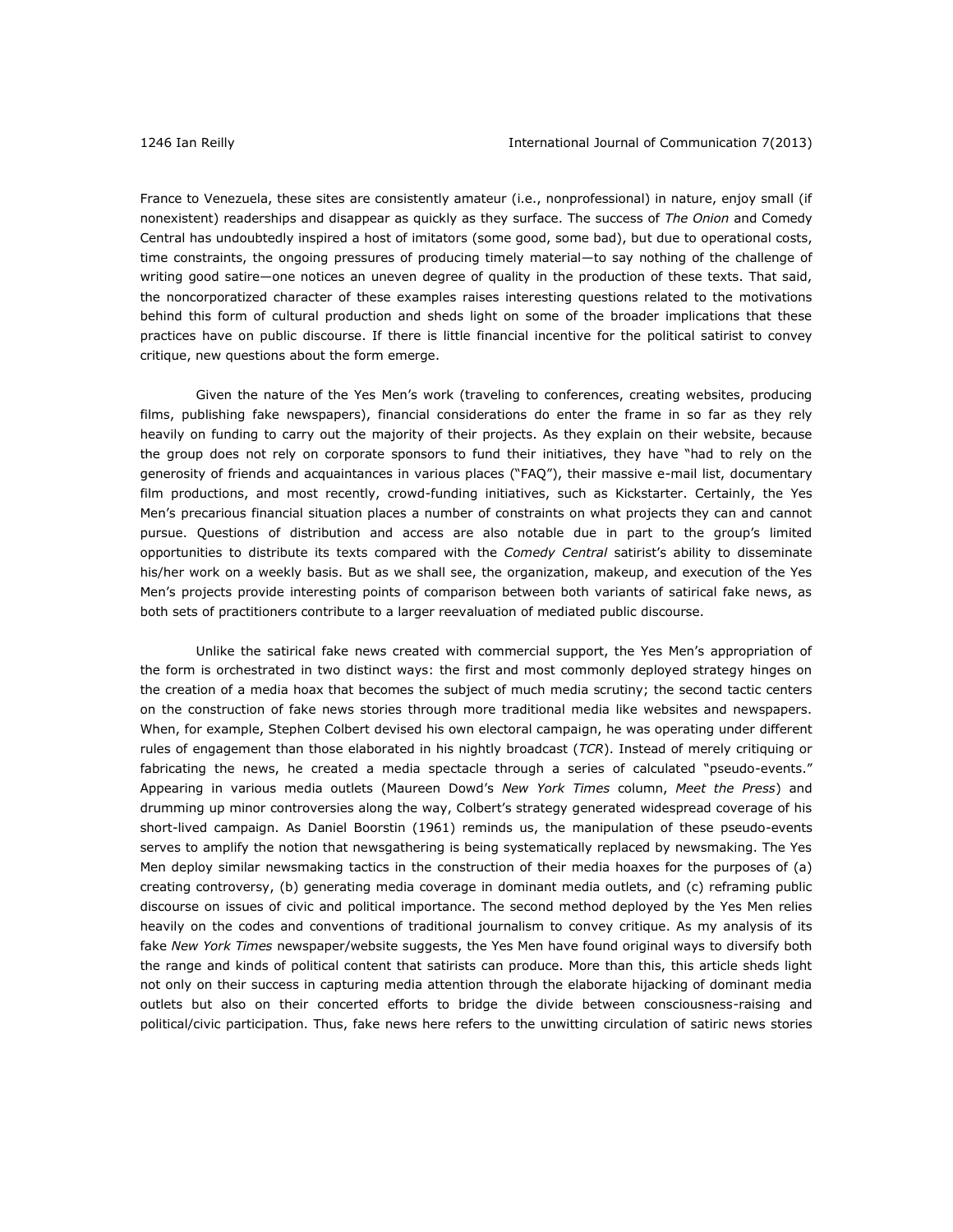and barbed political discourse through the clever and deliberate deceptions of mainstream media outlets. While commercial variants of fake news are sometimes charged with solely presenting dystopian critiques (i.e., what is wrong with the current situation), offering "little toward articulating what an alternative might look like" (Day, 2011, p. 189), the activist examples that will be discussed here actively deploy satire as corrective in the interests of proposing—and enabling—a "critical utopianism" (Jenkins & Duncombe, 2008).



*Figure 1. Enter the Yes Men.*

### **Enter the Yes Men: What They Do, How They Do It**

The Yes Men's adventures in culture jamming most often begin with a fake website that reproduces the look and integrity of the parent site; examples include pastiches of The White House, Dow Chemical, *The New York Times*, *New York Post*, Exxon, Environment Canada, and World Trade Organization (WTO) websites, among others. Because these websites are often mistaken for the real thing, despite the unmistakable satiric and parodic content, invitations to speak at conferences and media events are unwittingly forwarded to the group. These opportunities generally translate into outlandish performances that generate media coverage. In the absence of any media coverage, the Yes Men issue press releases to journalists and various news organizations. For example, when the Yes Men "disbanded" the WTO in May 2002 (no small feat), they sent a press release to 25,000 journalists, politicians, and news agencies worldwide (*The Yes Men*), resulting in widespread reportage of the event. Once the hoax was revealed, the story garnered international press coverage, culminating in AP/Reuters wire stories and follow-up interviews; various media outlets then covered the story in television and radio broadcasts, newspaper and magazine articles, blogs, and so on; and finally, coverage of the hoax was remediated and recirculated on the Internet, further amplifying the event's impact.

If the sole outcome of these hoaxes proved news media's quiet dismissal of what it deemed malicious pranking on the part of disgruntled activists, then the larger function of the spectacle would be inherently lost. However, because justification for these hoaxes is actively sought by journalists and newsmakers, the Yes Men's tactics afford them the opportunity to clarify their position and articulate the political dimensions of their work to broader audiences. Although they become the subject of greater media scrutiny, they are afforded considerable opportunities to expand the thrust of their critiques. Due to the nature of their work, these added opportunities to explain their position are of crucial importance because their (ironic/parodic) critiques are not always readily intelligible to audiences. Importantly, this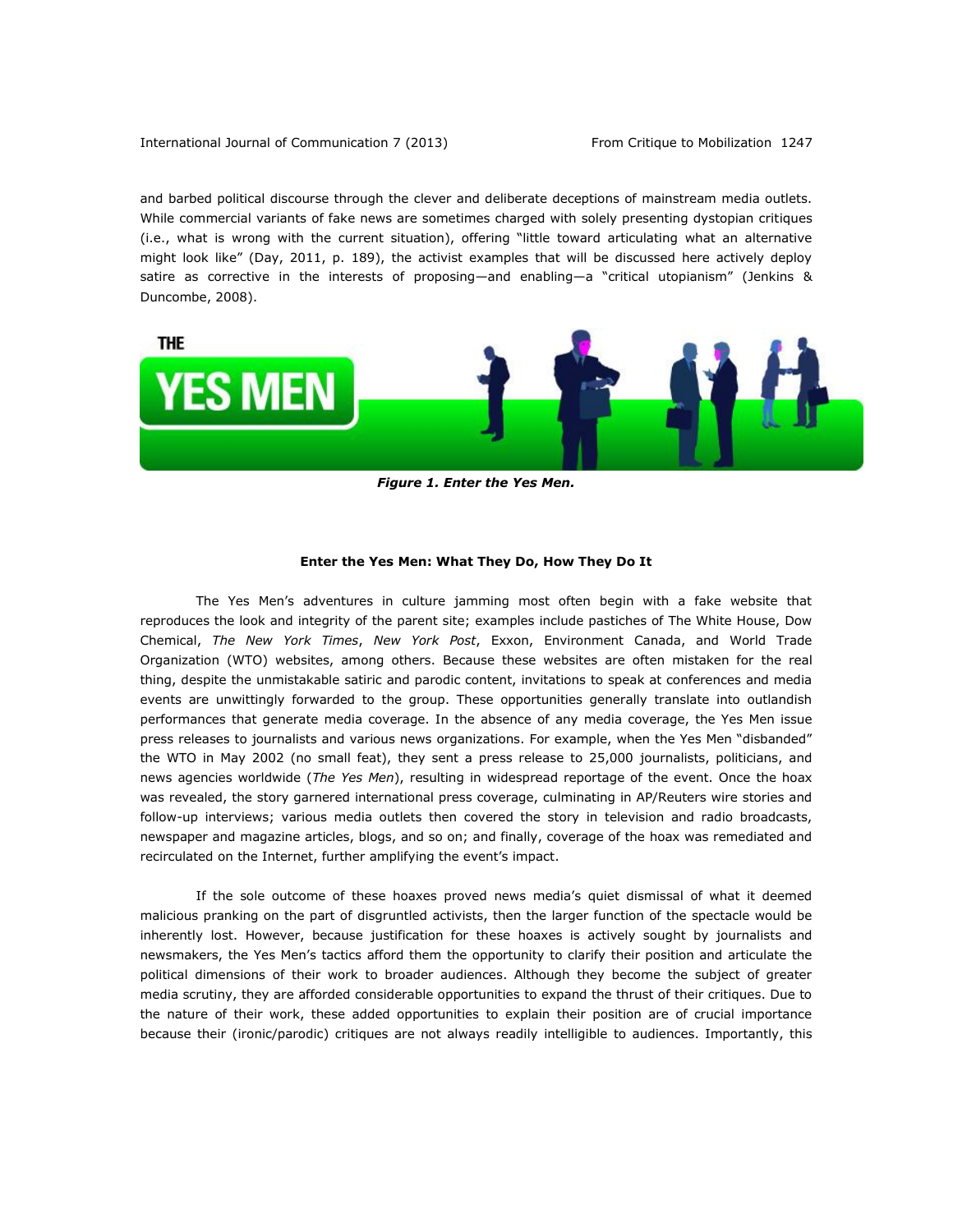larger process—the origins of which can be traced back to a fake website—spawns a web of critical commentary that gives the press an opportunity to report on serious issues and provides readers and audiences an opportunity to reflect on issues of great civic and political importance. For the Yes Men, these tactics are crucial to manufacturing and circulating dissenting views in mainstream media. These ethical spectacles are leveraged as valuable tools in the transmission and dissemination of dissenting forms of communication. "The goal of the ethical spectacle," Duncombe (2007) writes, "is not to replace the real with the spectacle, but to reveal and amplify the real *through* the spectacle" (pp. 154–155). More specifically, ethical spectacles can work toward creating a better-informed citizenry, a diverse group of constituents that is subjected to a wide range of information, rhetorical platforms, visual patterns, and political viewpoints. As Duncombe insists, "We live in an age where spectacles make us stupid; [satirists] can engineer them to make us smarter" (p. 120). Within today's mediascape, such undertakings are not without merit. Within the context of political satire, the importance of spectacle in the construction of satirical fake news cannot be understated, because it makes possible "a potent breach, break, or fracture in our spectacular mediascape that occasions a shift in our concepts of politics and truth" (Boler & Turpin, 2008, p. 398). Because the majority of the Yes Men's work demands, if not requires, the elaboration of spectacle, the first two examples cited here will serve to unpack how exactly spectacle assists in the politicization of their work. To give the reader a preliminary sense of how these tensions come into play, this article examines two representative Yes Men hoaxes before turning to a broader discussion of how activists might effectively bridge satirical critique and civic engagement.

### **Performing the Corporate Spokesman: Dow Chemical, Bhopal, and the BBC**

On December 3, 2004, the Yes Men generated enormous controversy with an appearance on BBC World (see Figure 2) in which Andy Bichlbaum, a member of the group, posed as a representative of Dow Chemical on the  $20<sup>th</sup>$  anniversary of the Bhopal disaster, often cited as the worst industrial accident in human history. During the interview, Jude Finisterra (Bichlbaum), the company's public relations spokesperson, made a number of provocative, ethically-driven statements on the part of his employer: that is, Dow would accept full responsibility for the disaster, liquidate its \$12 billion holdings in Union Carbide to fully compensate the Bhopal victims, fully remediate the (still toxic) plant site, and finally, push for the extradition of former Union Carbide CEO Warren Anderson ("Dow Does the Right Thing"). What is clear from Finisterra's statement—via his careful appropriation of Dow's corporate identity—is that the Yes Men used the BBC platform for two primary reasons: first, to propose a radical new direction for Dow on a landmark anniversary of the Bhopal tragedy; and second, to "correct" what they deemed the reprehensible behavior of a major multinational corporation that has willfully ignored its responsibilities to the Bhopal victims. Through its ethical spectacle, the Yes Men dramatize how Dow could have acted in a responsible manner, if it chose to serve the public interest at the expense of its bottom line. Here, the Yes Men's adoption of a corrective form of satire comes into sharper relief, a strategy that is meant to rehabilitate its targets through broader media scrutiny; they call this strategy "[identity correction](http://www.theyesmen.org/en/hijinks/dowannualmeeting)."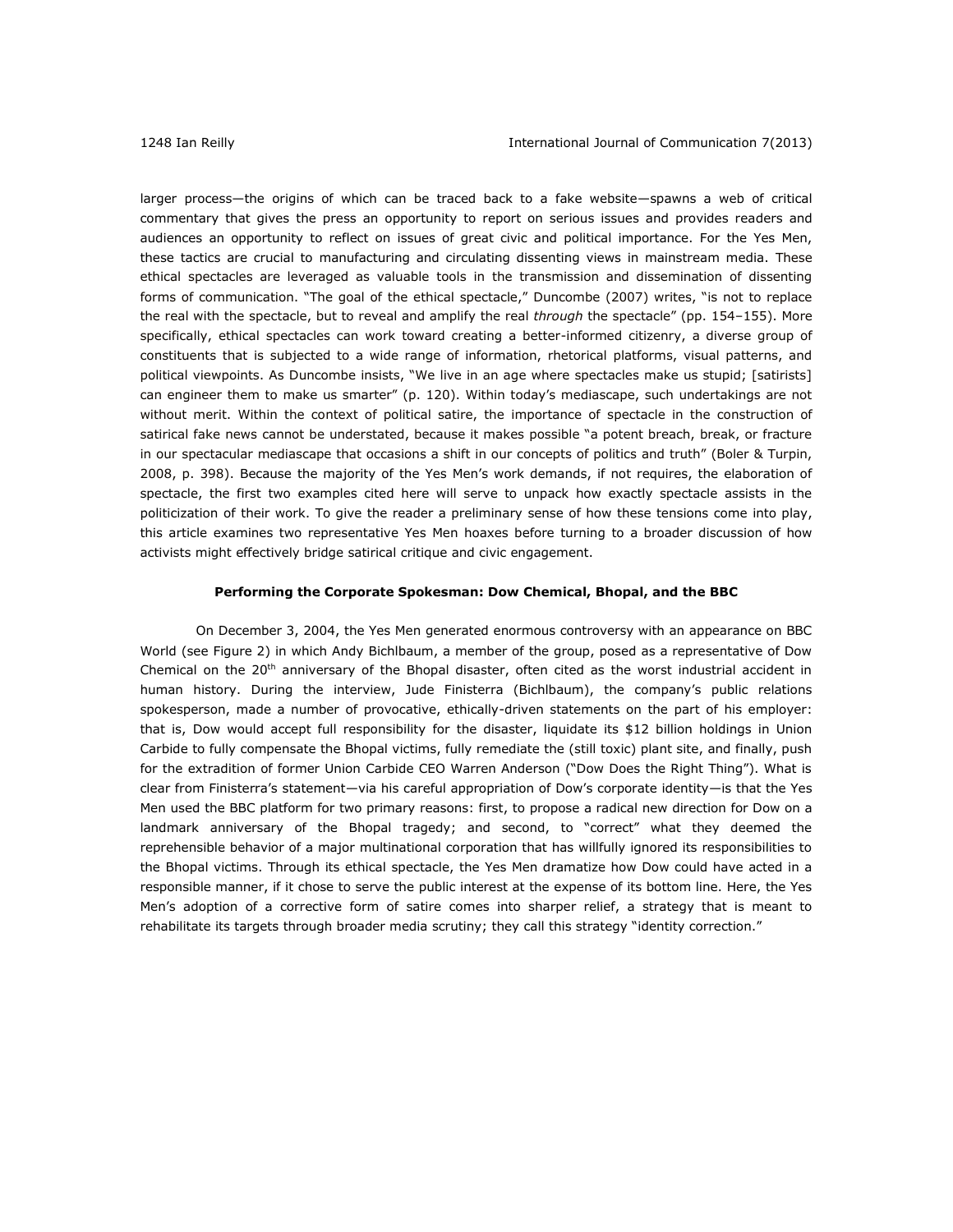

*Figure 2. "Identity correction" on BBC World: "Dow accepts full responsibility."*

For the Yes Men, the Bhopal hoax asks us to imagine how an ethical company might have acted in the face of human suffering by liquidating its assets in one of its many corporate holdings and how this landmark moment might have also signaled a progressive shift in future corporate responsibility practices and protocols. As the onslaught of media coverage would soon after clarify, such ethical decisions were not being contemplated by Dow. The company would later go on to deny the report. To further elaborate Dow's inflexible position toward Bhopal, the Yes Men would issue an accompanying statement on behalf of Dow in its own post-hoax press release. In it, the Yes Men systematically deny all of Finisterra's claims ("Dow will NOT remediate the Bhopal plant site"), laying bare the (real) company's continued laissez-faire handling of the disaster. While the spectacle produced by the hoax had the potential to force Dow's hand in making good on years of corporate negligence, it ultimately created the conditions necessary for news media to report on an issue that may have otherwise received very little press coverage. The spectacle created by the Yes Men's identity correction of Dow Chemical here facilitates the transmission of divergent perspectives in a news media system all too quick to dismiss and disclaim alternative voices. The Bhopal spectacle also illustrates the manner in which activist-oriented political satirists hijack mainstream media as a means to disseminate dissenting views in the mediated public sphere; through its careful elaboration of media spectacle, the Yes Men present the argument that the status quo is not beyond reproach and that corporations should be held accountable for unethical actions. As such they present a utopian vision that contradicts the laissez-faire corporate politics of Dow Chemical, thereby reminding a vast audience (the 300 million viewers of the original broadcast) to reengage with a story of great geopolitical interest that had not been attracting meaningful media attention.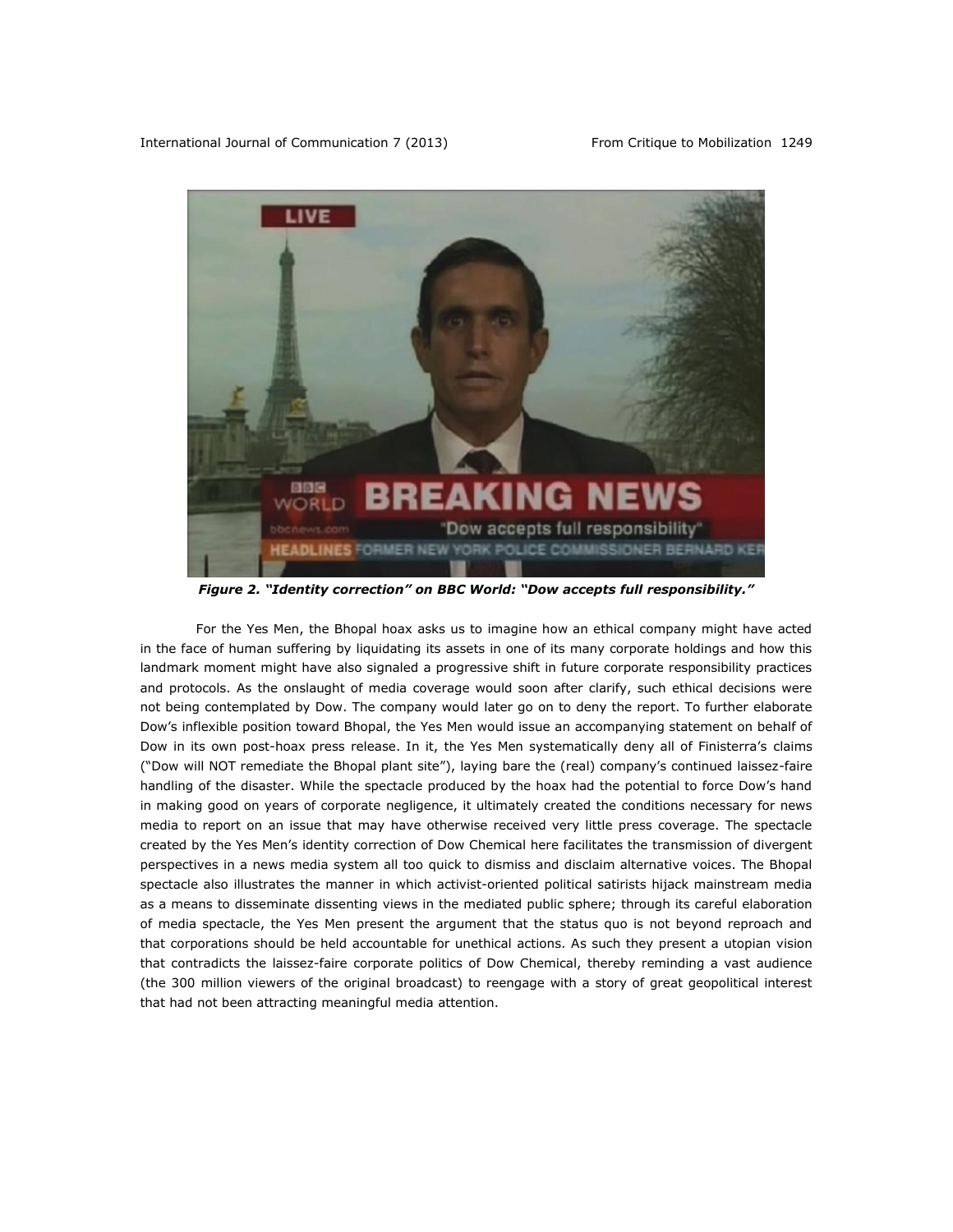# **More Spectacular Hoaxing: Environment Canada in Copenhagen**



*Figure 3. The Yes Men target Canada.*

The Yes Men would put forward its most elaborate spectacle to date at the 2009 UN Climate Change Conference in Copenhagen. The hoax began with a flurry of fake press releases and statements issued by the group: Identity correction took the form of fake websites for Environment Canada, a series of press releases to the real media, a staged live announcement from a fake government spokesperson (See Figures 3 and 4), followed by actual responses to the spectacle from the Canadian government. The spectacle was first set in motion when a fake Environment Canada website stated it was reversing the ministry's position on climate change: "Environment Minister Jim Prentice" announced that the government would enact "strict new emissions-reductions guidelines for Canada and fast-tracks financing for vulnerable countries beginning in 2010." More specifically, the Harper government announced a 40% reduction in greenhouse gas emissions in 2020 (from 1990 levels) in what amounted to a dramatic shift in its climate change policy.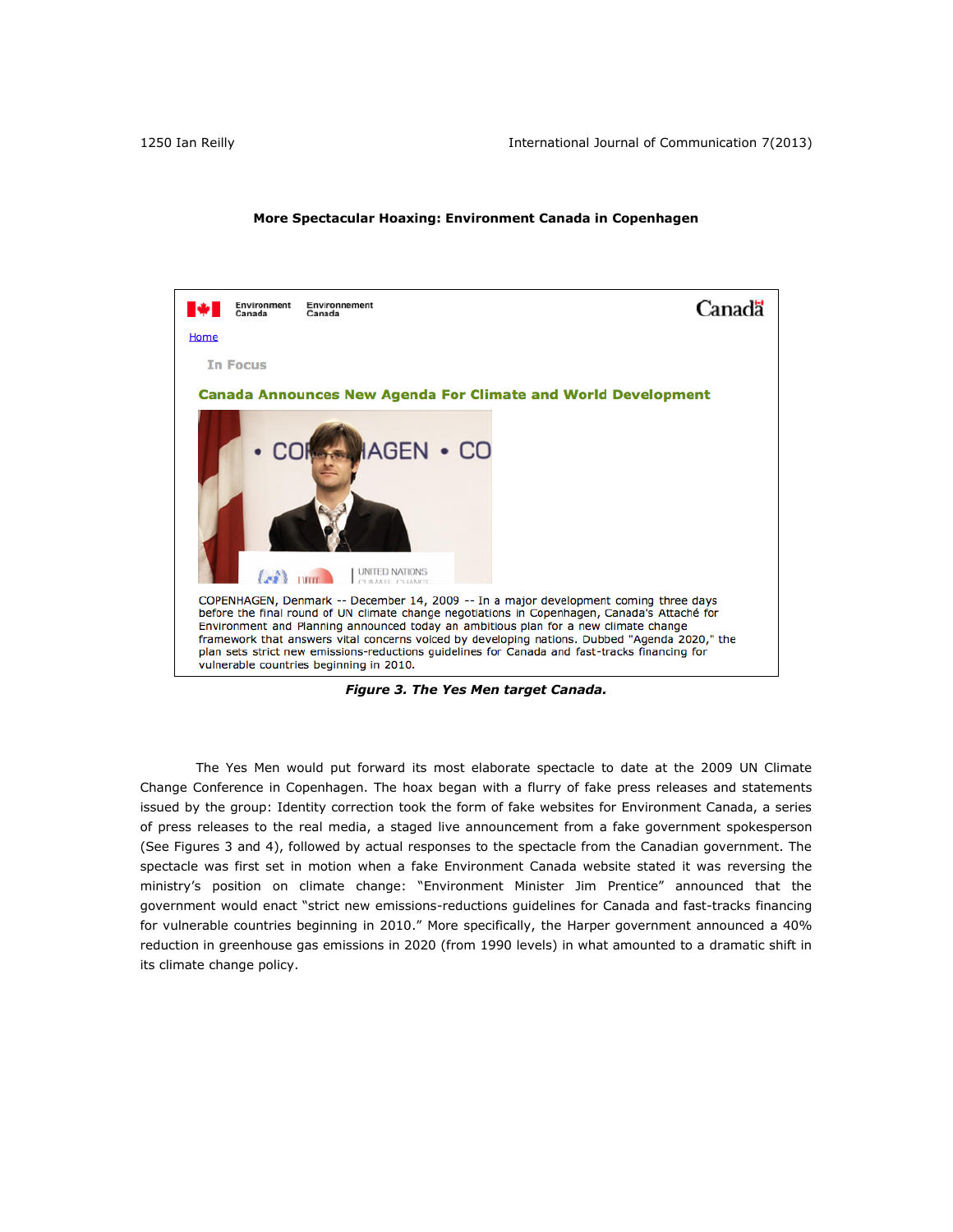International Journal of Communication 7 (2013) From Critique to Mobilization 1251



*Figure 4. The first round of fake press releases.* See video clip at [http://www.dailymotion.com/video/xbu9by\\_yes-men-v-o-s-t-f-copenhague-1-3-an\\_news](http://www.dailymotion.com/video/xbu9by_yes-men-v-o-s-t-f-copenhague-1-3-an_news)

Next, the Yes Men reiterated the Ministry's position via a government spokesperson broadcasting from an uncanny replica of the UN conference stage. A second press release circulated an hour later when Canada congratulated itself on the Ugandan delegation's impassioned response to its newly-initiated action plan (also staged). The real controversy would begin when a third (fake) Environment Canada press release surfaced, this time denouncing the hoax as a "moral misfire" on the part of the perpetrators. Meanwhile, the Canadian government's real reactions contributed greatly to the story's spectacular arc (Figure 5). Dimitri Soudas, a spokesperson for the Prime Minister's Office, publicly (and falsely) accused climate change activist Stephen Guilbeault and his organization Equiterre for these "childish pranks"; later that afternoon, the Canadian press broadcast heated exchanges between Soudas and Guilbeault, adding fuel to the growing controversy.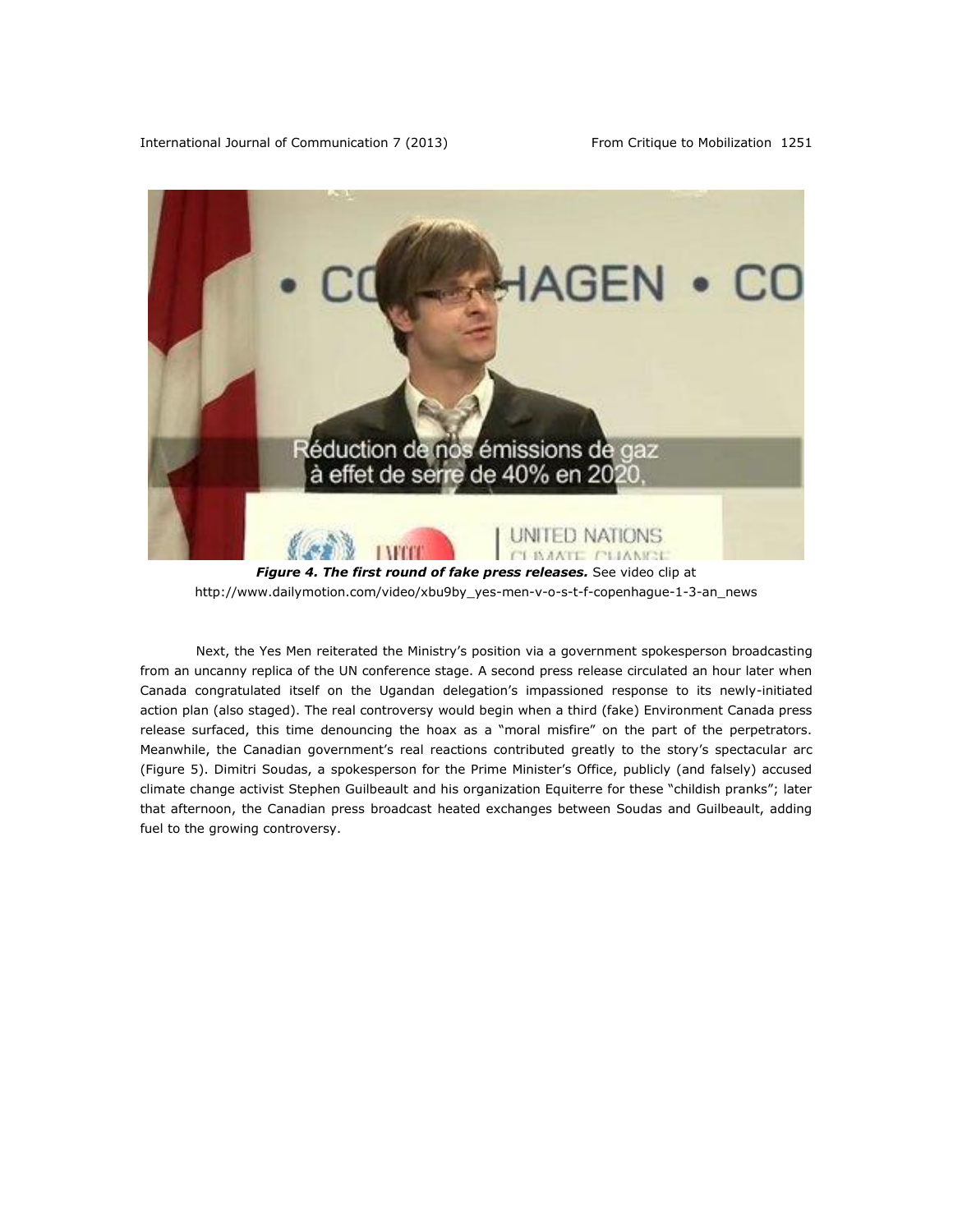

*Figure 5. "Childish pranks," moral misfires, and heated exchanges.* See video clip at<http://www.tagtele.com/videos/voir/48147>

Within 24 hours, the Yes Men had manufactured a full-blown media spectacle that greatly embarrassed the Canadian government. The most compelling aspect of the story, however, resides in the fact that the hoax incited a number of reporters and journalists to critically comment on the Harper government's climate change policies. As the summit was heavily blogged by journalists, the story appeared in several outlets, each pointing to the government's unflattering position: "Environment Canada hit" (Taber, 2009), "Copenhagen spoof shames Canada!" (Goldenberg, 2009), "Hoax slices through Canadian spin on warming!" (Woods, 2009). The labyrinthian character of the hoax undoubtedly assisted in the construction of the spectacle, as journalists struggled to piece together various strands of the uneven story. For instance, CBC journalist Kady O'Malley's step-by-step coverage mirrored other journalists' daylong speculations as to who precisely perpetrated the hoax ("Copenhagen-anigans").

The spectacle is significant because it brought international attention to the Harper government's dismal record on climate change action at a time when new policies were being actively negotiated. As one astute blogger notes, "[The Yes Men] 'announcement' came as Prime Minster Stephen Harper's government was privately circulating a plan to permit a 165 percent *increase* in emissions from Alberta's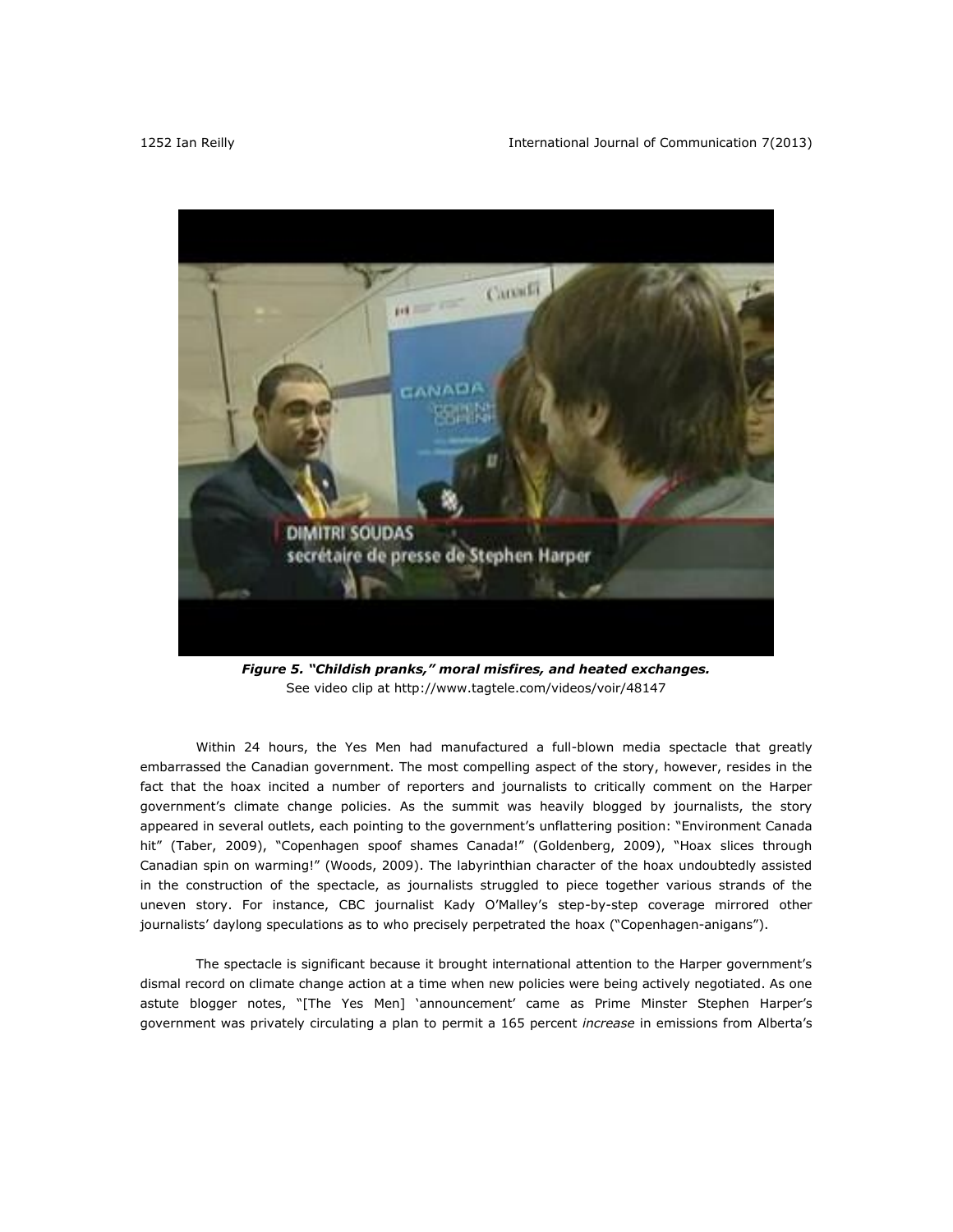huge, dirty oil sands project" (Connelly, para. 4). The Yes Men targeted Canada for two primary reasons: (a) It is the "only country in the world to have [abandoned the Kyoto Protocol's](http://www.cbc.ca/world/story/2007/06/04/harper-germany.html) emissions and climate debt targets," and (b) it is home to "the world's biggest single industrial source of carbon emissions [the Alberta tar sands]" ("Goldenberg, 2009). By projecting a progressive position on behalf of Environment Canada, the Yes Men effectively forced the Canadian government's hand: The Ministry would either confirm and/or modify the group's utopian proposition by creating an amendment to its existing climate change policy, or it would merely deny the statements and continue on its current trajectory. While the Yes Men's spectacle did little to stir the Harper government to action, the hoax both confirmed and amplified the Canadian government's history of inaction on the issue, placing discussions of climate change at the forefront of public discourse. In both hoaxing examples, we see the failure to reform the target under attack, which raises an important question regarding the efficacy or impact of these tactics. In highlighting these two hoaxes, I suggest that claims about satire's ability to single-handedly cause political change inherently miss the mark. Following Day (2011), a more productive way of theorizing the Yes Men's larger political project would be to measure its impact in terms of "incremental shifts in influencing public debate and in creating or mobilizing political communities" (p. 21). To better situate the efficacy of these tactics, this article now discusses the Yes Men's *New York Times* (*NYT*) "special edition". This example is noteworthy because it demonstrates a significant shift from newsmaking practices to more conventional/professional articulations of news parody, but it also provides an important moment for thinking about the activist-satirist's utopian efforts to mobilize everyday citizens.

#### **The Yes Men's Satirical Fake News:** *New York Times* **"Special Edition"**

While the Bhopal and Environment Canada media hoaxes afforded the Yes Men the opportunity to redress timely issues across a number of media outlets, such hoaxes are not easily replicated. For this reason, the Yes Men have constantly shifted tactics in the articulation of their elaborate projects, as evidenced by their deployment of news parody. In another widely discussed media hoax, the Yes Men would amplify their media critique differently, this time through the careful appropriation of America's newspaper of record—*The New York Times*. On November 12, 2008, the Yes Men—in collaboration with a wide range of artist and activist groups—distributed a "special edition" of the newspaper to an estimated 1.2 million urban dwellers in major American cities. The special issue's headline boldly proclaimed the end of an era: "Iraq War Ends: Troops to Return Immediately" (see Figure 6). The fake newspaper includes these stories: the implementation of a maximum wage law that would create salary caps for CEOs; the closing of Guantánamo Bay and other detention camps; the inauguration of a United Nations-sanctioned weapons ban; the passing of the National Health Insurance Act; and a soon-to-be passed bill that would eliminate tuition fees at public universities. In a compelling editorial note, editors of the special issue expressed an optimistic agenda for the future: "[W]e can begin to make the news in this paper the news in every paper." Before engaging in any analysis of the newspaper, it is worth noting that the fake *NYT* puts forward a different kind of parodic and satiric critique: Whereas *The Onion*, *TDS*, and *TCR* often deliver stories using humor and irreverence to challenge dominant journalistic forms and conventions, the *NYT* parody uses an interesting mix of pastiche, irony, and sincerity as a vehicle for communicating critique. For citizens accustomed to reading about war, famine, civil unrest, environmental disaster, political corruption, and global economic crises—ever-present problems often presented without solutions—the fake newspaper strikes a sincere, if absurdist, note, reporting stories in a register rarely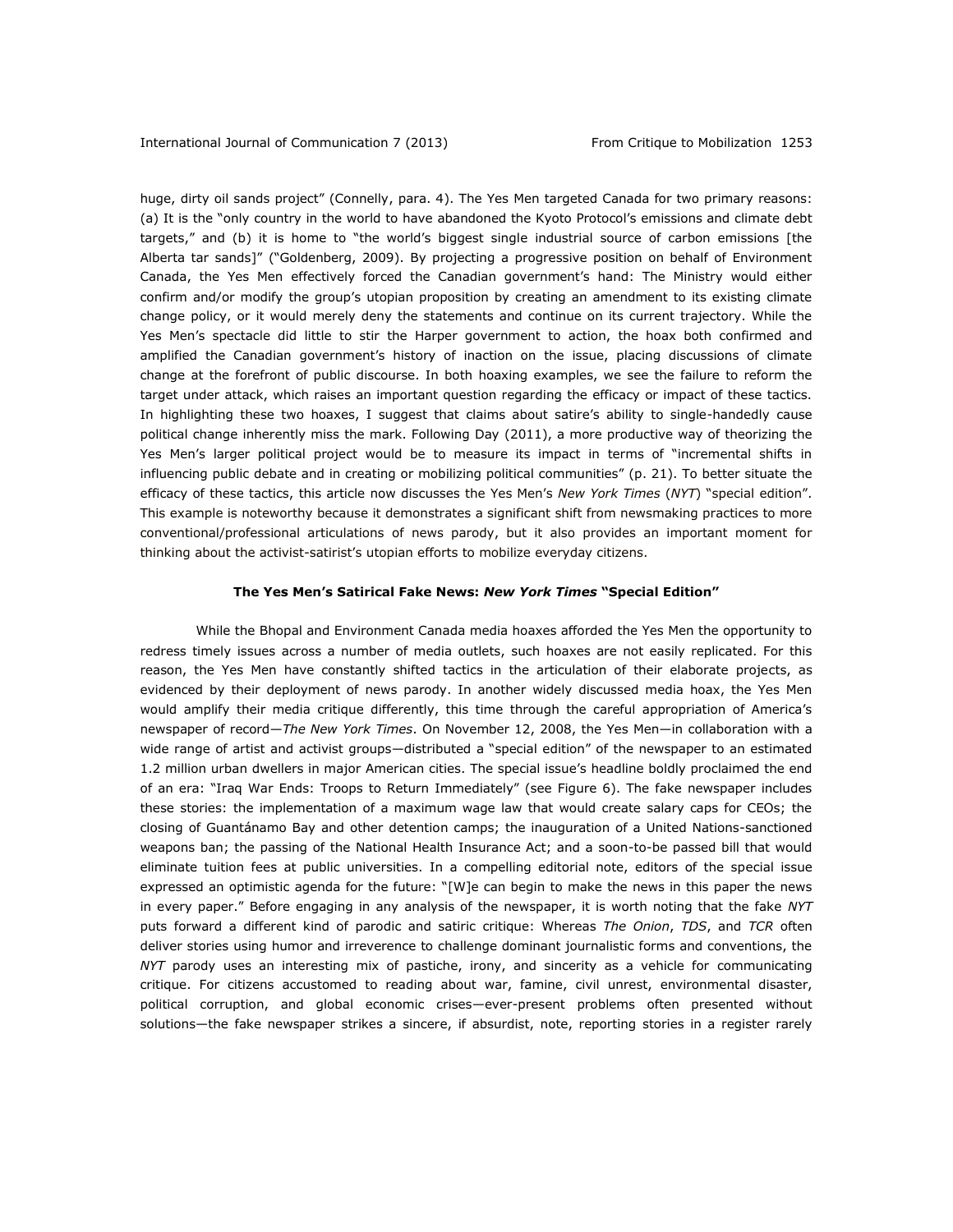deployed in journalistic coverage. The discussion that follows draws from the fake *NYT* to illustrate how satire need not be dystopian in nature, that it can present (utopian) alternatives, and that it can serve as a modest relay between consciousness-raising and mobilization.



*Figure 6.* **The New York Times** *"Special Edition" fake front page.*

# **Reimagining Satirical Expression: "What Things Are and What They Ought To Be"**

It is not uncommon for satirical expression to favor fantastic and idealistic elements. Through a careful dramatization of future events, the post-dated *NYT* (July 4, 2009) "special edition" presents its readers with a utopian vision of the United States—a vision that has yet to materialize, but one that the group asks their readers to imagine. Satire here not only reframes the thrust of public discourse on timely issues (a hallmark of *The Onion, TDS*, and *TCR*), it also invites the reader to imagine what the future could look like if (then) President-elect Barack Obama were to keep his campaign promises. What binds satirical fake news texts together in most instances is the notion that the form readily critiques its parent genre (journalism) at the same time that it satirizes social, moral, ethical, and political spheres of culture. What separates the fake *NYT* from its professionalized counterparts is its explicit mandate to deploy satire in the interests of bringing about progressive change in the not-so-distant future.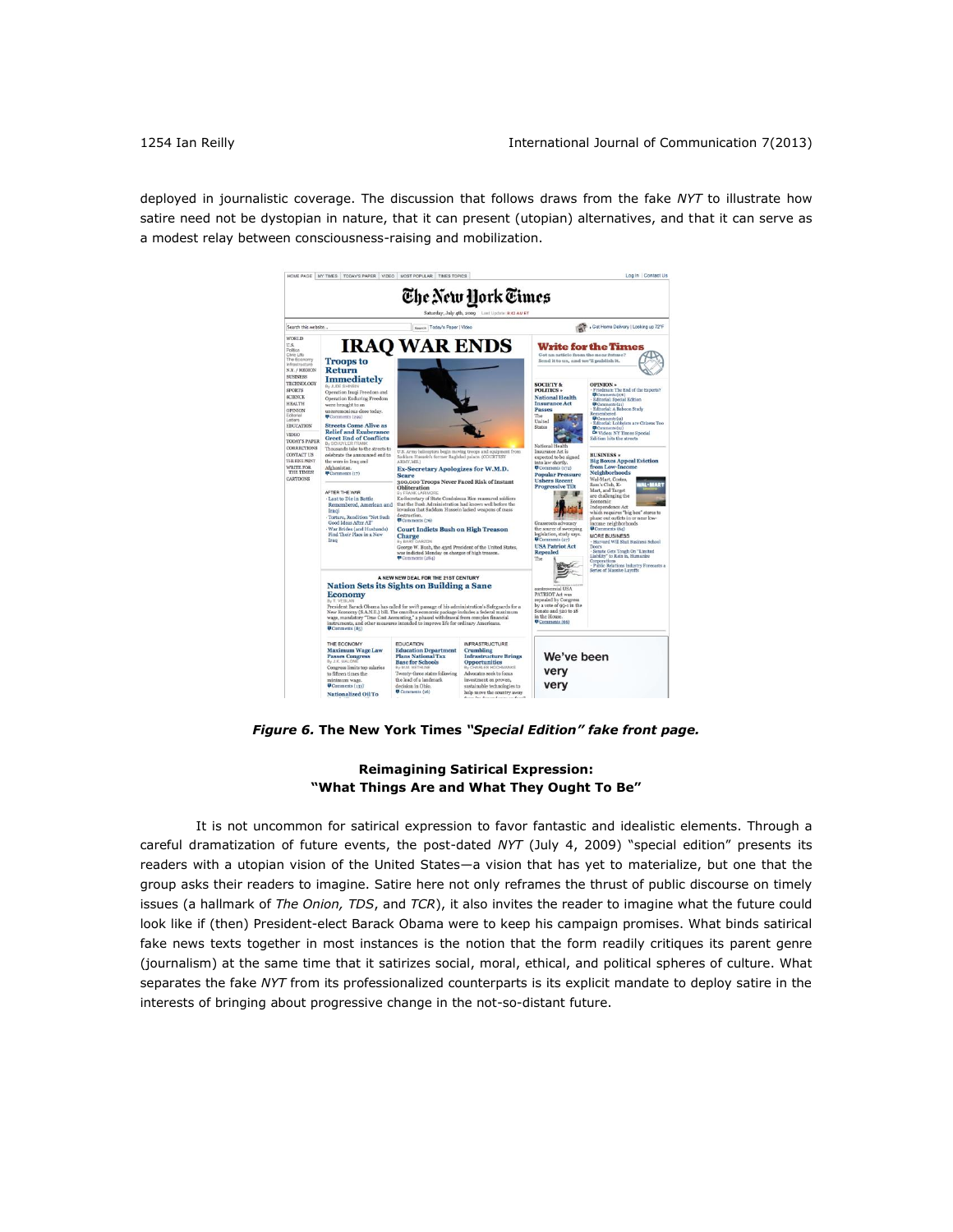In constructing fantastic situations and in elaborating idealistic articulations of society and culture, the satirist here depicts what literary theorist Northrop Frye (1969) calls "the comic struggle of two societies, one normal the other absurd" (p. 223). The satirist's juxtaposition of the normal (everyday) and the absurd (utopian) makes intelligible an apparent disconnect between current living conditions and future possibilities. When the reader confronts stories like "Gitmo, Other Centers Closed" or "United Nations Unanimously Passes Weapons Ban," one readily apprehends the disparity between the fateful present and the unwritten future. At the time of writing, the infamous Guantánamo Bay prison (or "Gitmo") is still very much in operation, with no foreseeable plans to close the facility; and the U.N. has yet to pass an international weapons ban ratified by "192 member states," but small-scale initiatives have begun to appear on the international stage. The very act of publishing these stories, then, represents what Bakhtin (1984) would refer to as the dramatization of "extraordinary situations for the provoking and testing of a philosophical idea" (p. 114). In presenting these fantastic and idealistic representations of society, however extraordinary, the Yes Men are engaged in the provocation and testing of philosophical ideas, with the larger intention of presenting alternative modes of governance and ways of living. If, as Pollard (1970) notes, the satirist "is always acutely conscious of the difference between what things are and what they ought to be," (p. 3) it follows that the Yes Men's conception of satire is that of a cultural practice that seeks to bridge this divide. In "Corporate Personhood Gets Real," we learn that legislation will soon abolish the notion of "limited liability" for corporations, making shareholders liable for the crimes their corporations commit; in "All Public Universities To Be Free," Congress is poised to pass a bill that would eliminate tuition fees at public universities, an initiative meant to improve access to education in the country; finally, in "Nation Sets Its Sights on Building Sane Economy," the passing of the S.A.N.E. Act effectively caps CEO salaries, breaks up financial conglomerates, stabilizes mortgages, and invests in public housing, in a bill that constitutes a significant sea change in the country's financial makeup. Importantly, the interplay between fantasy and reality serves a crucial satirical function: to reimagine contemporary issues and debates and to frame them constructively, so as to lay the groundwork for revisionary, even revolutionary, projects.

Having firmly established the centrality of fantasy to the utopian politics of the project, this article now turns to the special edition's centerpiece—"Iraq War Ends: Troops to Return Immediately." The lead story announces the complete withdrawal of U.S. and coalition forces from the region (including Afghanistan), citing that the United Nations will hereafter perform all peacekeeping duties and provide infrastructural aid and assistance. Putting an end to what he deemed "the most unfortunate adventure in modern American history," Department of Defense spokesperson Kevin Sites would put a human(itarian) face on the Iraq War: "Today, we can finally enjoy peace—not the peace of the brave, perhaps, but at least peace." Of course, such pronouncements would generate mixed reactions on Wall Street, in the defense industry (e.g., Lockheed Martin, the world's largest defense contractor), and within the ranks of the American military, but as an accompanying article reveals, the United States' withdrawal from the Middle East would precipitate a wave of pledges to uphold peace in conflict-ridden areas across the globe ("After Withdrawal Peace"). Following the United States' lead, Sudan, the Democratic Republic of Congo, Sri Lanka, Columbia, the Kashmir, Somalia, Chad, and Belgium all pledged to uphold peace in their respective countries. In this example, the Yes Men deploy satire to create an ideal universe. To accomplish this feat, they must strike a delicate balance between an ironic edge and an authentic voice.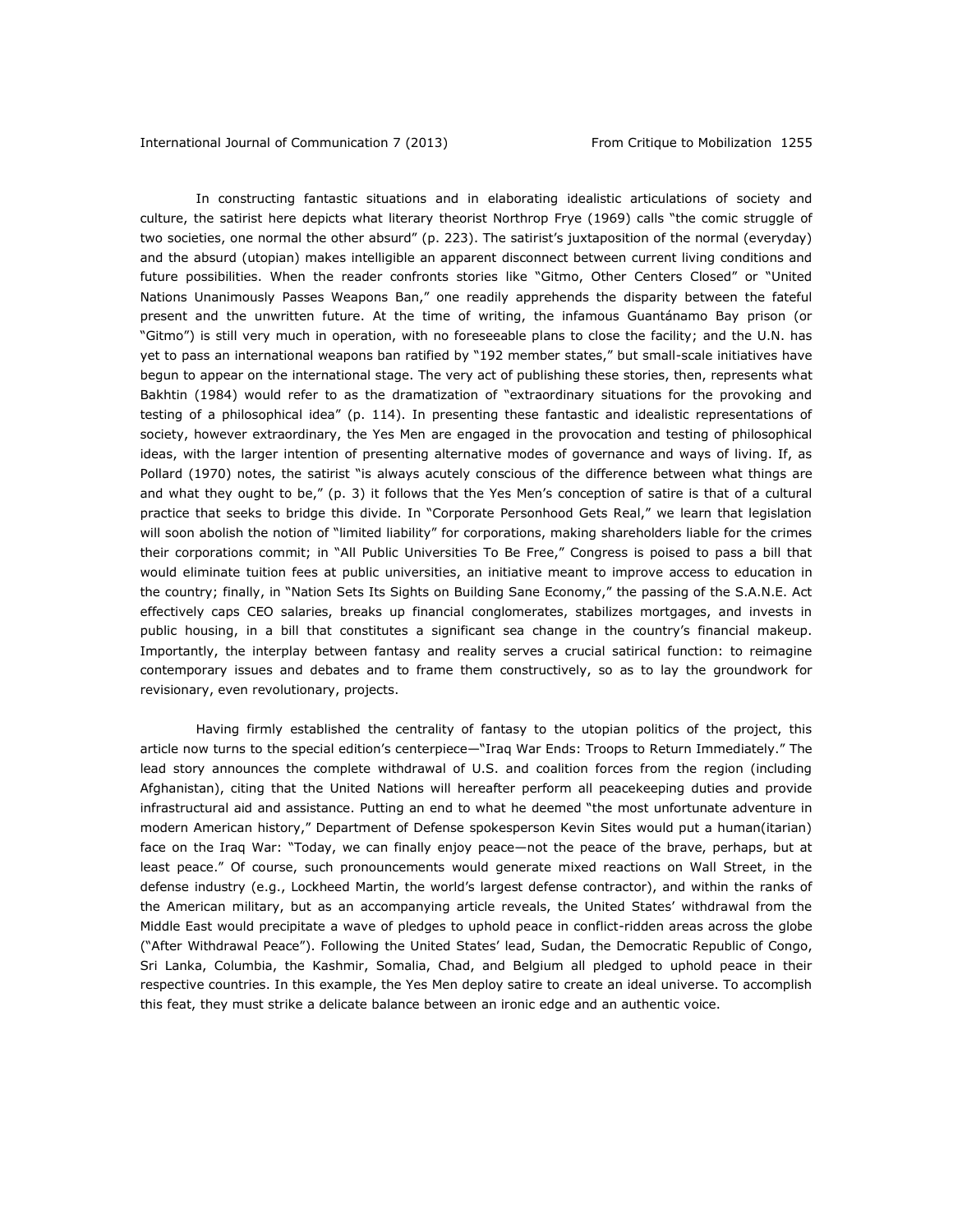Displaying an uncanny resemblance to the original, the fake *NYT* depicts the end of an unpopular war, at a time when the war was receding in the background of American public discourse. Especially in the wake of the global economic crisis, the Yes Men's hoax brought the ongoing war back to the forefront of discussion. Far from simply critiquing various actors, such as the government and the news media, for failing to resolve the crisis, "Iraq War Ends" challenges the notion that a swift withdrawal from Iraq is untenable by openly framing the possibility on the front page and punctuating it in the *NYT*'s iconic Cheltenham font. Here, the explicit irony of the scene—the Iraq War was clearly not over—serves as an expression of the ironist's "resistance to a single fixed point of view" (Colebrooke, 2004, p. 80); in fact, the Yes Men's larger dissatisfaction with the war (then in its eighth year) is manifest in its dramatic refusal to submit to this ongoing reality. The fake *NYT* puts a decisive end date to the war, offering the reader a new means of understanding the issue while introducing an alternative worldview—life after war. Drawing from Wayne Booth's (1974) metaphor of two uneven buildings (each building representing a different perspective), the ironist here invites the audience to move to the more elevated, and superior, plane above; in this case, presenting the audience with a worldview that welcomes both the end of war and the beginning of peace.

Thus the Yes Men's brand of corrective satire presents a powerful critique of many ongoing social justice struggles through its explicit appropriation of America's newspaper of record. They perform a diagnostic critique of the many systemic and institutional problems that currently plague American society but, unlike their professional counterparts, they put forward progressive solutions to help eradicate these problems. More than simply identifying and correcting the *NYT*'s journalistic inconsistencies and failures, a fine print editorial in the Corrections section provides additional resources for the concerned reader/citizen. In subverting the overall import of the newspaper's corrections format, the fake *NYT* also urges the reader to participate more fully in civic life. The section's fine print is replete with information regarding civic and social justice organizations and causes. The editorial staff provide a list of resources: "If you want to 'end the war in Iraq' and prevent new wars: United Peace and Justice (unitedforpeace.org), a coalition that includes CODEPINK (codepink4peace.org), Iraq Veterans Against the War (ivaw.org), Peace Action (peace-action.org), and hundreds of others." The paper lists 12 other causes, organizations, and points of access for citizens to become active stakeholders in the transformation of society: "Join them, support them, or start your own, and we can begin to make the news in this paper the news in every paper." Thus the fictitious stories reported by the Yes Men firmly situate satire's role in moving beyond dystopian critique to explore utopian alternatives that bridge awareness and civic engagement.

#### **"All the News We Hope to Print"**

However successful the print edition of the fake *NYT* may have been in re-imagining the current sociopolitical climate in the United States, its remediated counterpart would prove equally important in the realization of its broader vision. For citizens not living in the major American cities in which the paper was distributed (myself included), the Yes Men would host all of the special issue's content on a fake *NYT* website [\(http://www.nytimes-se.com\)](http://www.nytimes-se.com/), thereby enabling a larger readership to read and respond to their work. If the newspaper constituted a brilliant (uncanny) pastiche of the original, so, too, was the website a near-perfect replica of the *NYT* website. In fact, a side-by-side comparison of both websites yields a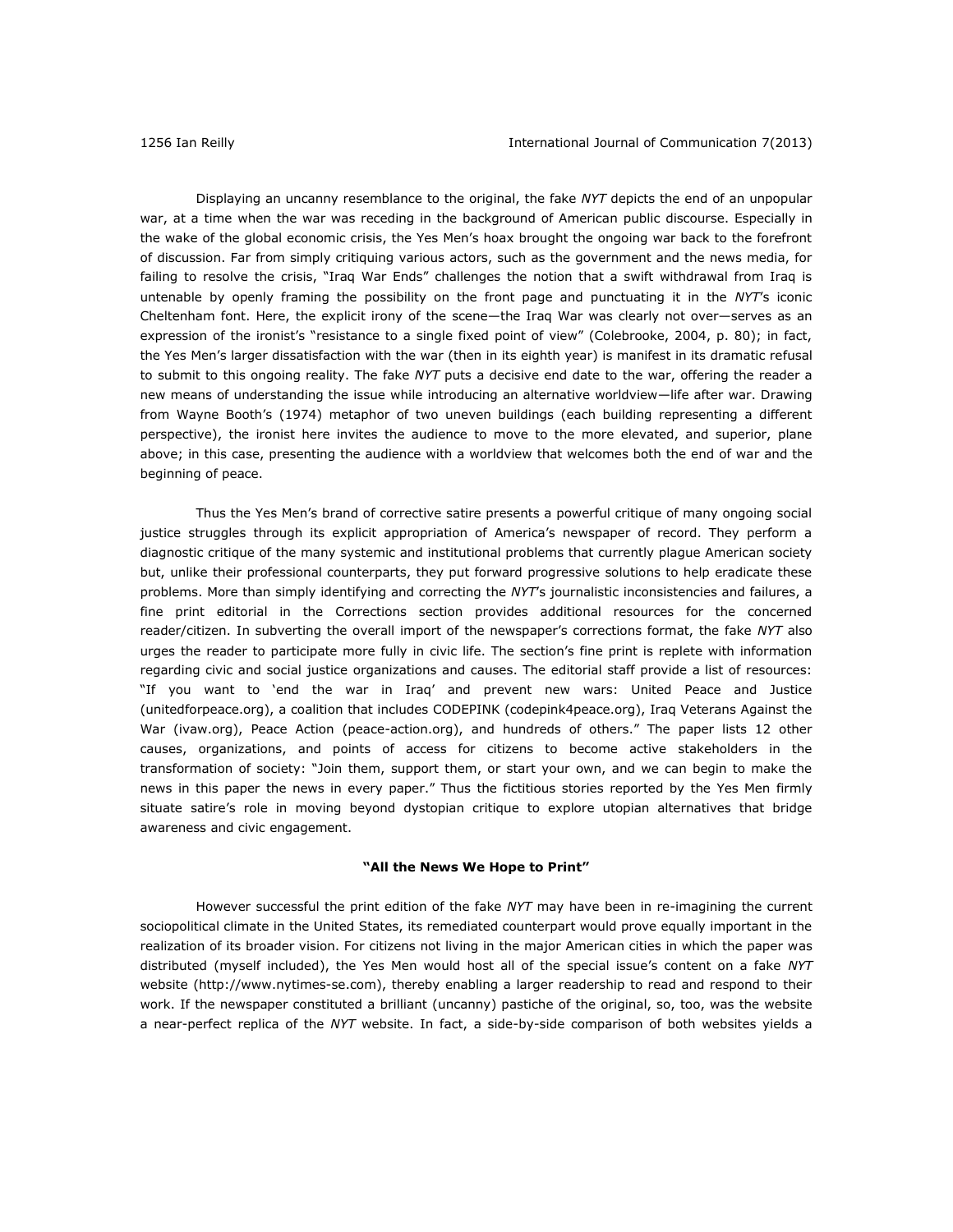profitable point of entry to discuss the Yes Men's online presence. It is perhaps unsurprising that a group so familiar with and adept at using media and technology should once again return to a fake website to further its critique. What makes the fake *NYT* website such a productive space for the proliferation of critique is the open architecture of the space. In simple terms, the remediated paper is made available as a free PDF download for visitors (with or without the newspaper layout), making it particularly easy for readers to access, archive, and redistribute the work. For visitors to the site, each story solicits comments from the reader, a feature that is only enabled selectively, if indiscriminately, at the real *NYT* site. Far from merely addressing an (urban) American audience, reader comments posted to the site originate from several countries: Germany, China, Turkey, Algeria, Netherlands, Great Britain, Greece, Mexico, Brazil, Lebanon, Russia, and Canada, among others.

Remediation, in this context, allows for the expansion and democratization of the hoax's audience, all the while facilitating a larger international dialogue on issues of civic, social, and political significance. Again, the importance of this architectural function, while of growing visibility on most websites at present, should not be understated. Each commenter is required to provide a name, an e-mail address, and (an optional) website address to lend some form of accountability or integrity on the user's remarks. Given the large number of respondents to the site—from 15 to 280 comments per article—these administrative requests seem to have presented few, if any, barriers to reader participation. In fact, this simple but effective feature is noteworthy in that readers often linked to personal or political blogs, civic or activist organizations, and embedded links to other news websites, creating a clearinghouse of sorts for both interested parties and uninitiated newcomers. For readers who are content to simply recirculate the original articles, the site also allows for the easy repurposing of materials across social networking and social bookmarking sites like Digg, Delicious, Twitter, and Facebook. If the newspaper and online editions fail to capture the attention of certain constituents or demographics, the easy remediation of content across these fluid points of media access and consumption continue to expand the Yes Men's potential audience. As such, the "news" is better able to penetrate expansive online networks, making it possible to promote further dialogue in a number of different forums.



*Figure 8. Keeping it real: Citizen satirists at the bogus* **New York Times.**

Perhaps the feature that best distinguishes the fake *NYT* website from the original is the addition of a call-for-writers section on the homepage, entitled "Write for the *Times*" (Figure 8). The initial prompt reads: "Got an article from the near future? Send it to us, and we'll publish it." Following the newspaper's "Editorial Guidelines," that is, to "keep it real," describe "who, what, how," and write with sincerity and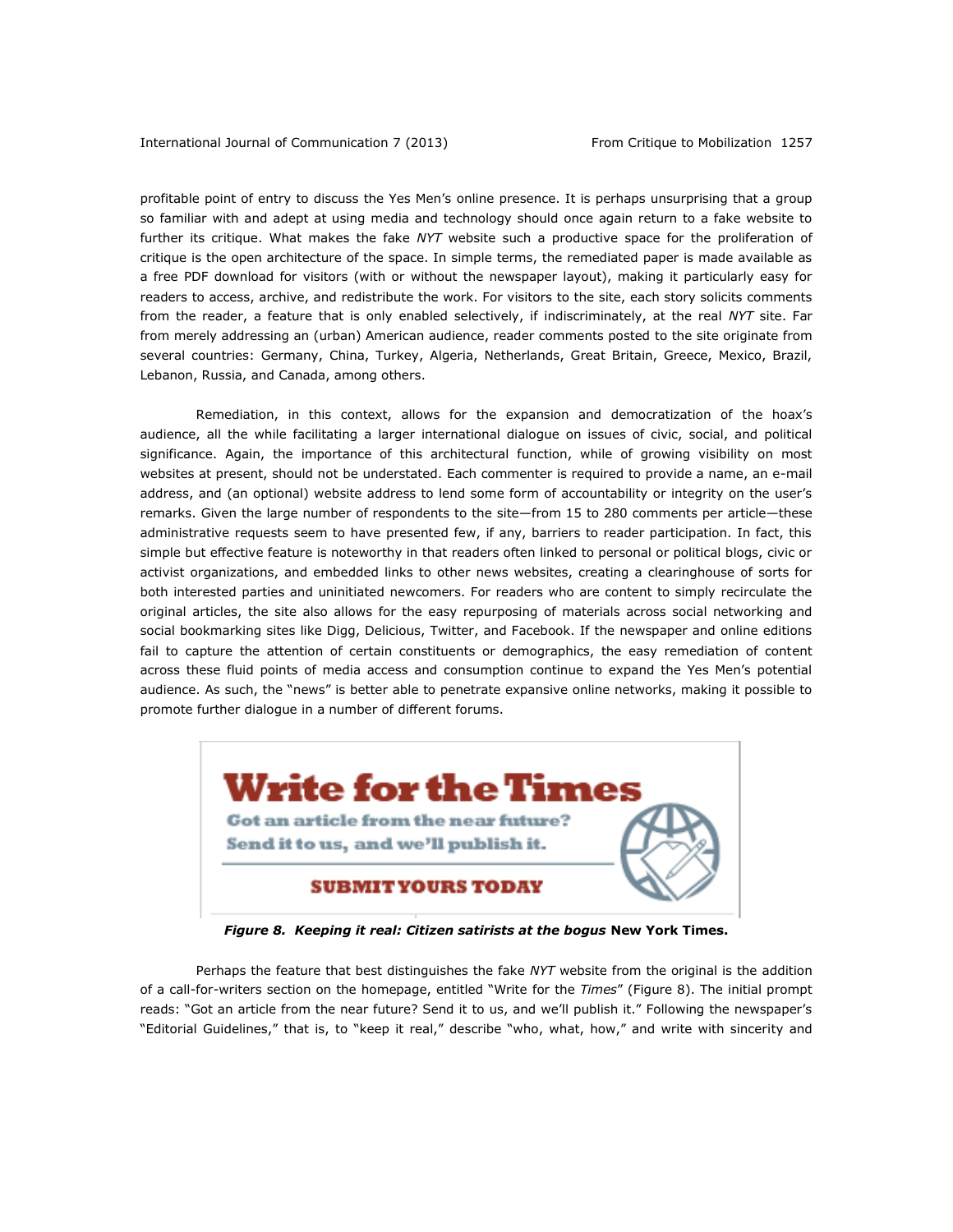humor, one is given the opportunity to submit one's own article for/about the future. Although it is impossible to gauge what the outcome of this initiative might be, the power of suggestion is enough to establish the overall thrust of the Yes Men's project. In its clearest manifestation, the remediation of the special edition here turns the potentially passive reader into a writer actively engaging future possibilities; in its more pragmatic, utilitarian incarnation, the act of framing readers as potential writers or thinkers is once again indicative of the project's overarching vision of reimagining what is possible within the realm of journalism—even within the ranks of one of the country's most lauded and venerable institutions. It may be unthinkable for the *NYT* to solicit its readership's help in its coverage of global current affairs, but the notion of turning everyday citizens into journalists is one that has been increasingly welcomed in recent years (Rosen, 2001; Rosenberry & St. John, 2010). To be clear, the Yes Men are perhaps less interested in creating citizen journalists as they are in inspiring citizen satirists and utopian thinkers, but the group has indicated a willingness to turn the site into "a user-contributed future news site" ("Best Case Scenario"). Indeed, by investing in its readership's ability to produce news for/about the future, the Yes Men are effectively inviting the reader to have a real "stake in journalistic integrity" (Borden & Tew, 2007, p. 310) by urging and encouraging their civic participation. The architecture of the fake *NYT* website expands the terrain of civic engagement that is outlined in the newspaper edition and introduces productive aspects missing from the real *NYT* site. In mapping these simple architectural features, the project takes on an added dimension that highlights how news organizations can simultaneously improve the dynamic between readers and journalists and instill in readers the sense that their input (however defined) is valuable to the well-being of the community. The previous examples serve as illuminating examples of the political machinations underpinning the Yes Men's broader utopian vision: to harness comedy and satire in the interests of "driving a new form of political energy and will" and thereby "transform[ing] existing discursive communities into actively politicized ones" (Day, 2011, pp. 182, 185). While the fake *NYT* example suggests, in limited fashion, the degree to which the Yes Men's tactics can facilitate and/or bridge active citizenship, two of their most recent endeavors truly crystallize what this vision might look like in the not so distant future.

#### **The Yes Lab, Kickstarter, and the Action Switchboard**

In the final section, this article discusses the Yes Men's gradual shift from being expert practitioners of media hoaxing to becoming expert trainers, teachers, and facilitators of spectaclegenerating modes of media activism. Nowhere is this mandate more explicit than it is with the Yes Lab, a loosely defined center "devoted to helping progressive organizations and individuals carry out mediagetting creative actions around well-considered [campaign] goals" ("What is the Yes Lab?"). Through their role as facilitators, they offer already emboldened groups the opportunity and expertise to deploy the tools and techniques of hijacking dominant news media, all the while demonstrating the tangible means through which satire can serve to bridge critique, reform, and social change.

The Yes Lab is a laboratory of sorts for experiments in the mobilization of activist groups and in the advancement of social justice issues, a way for "social justice organizations to take advantage of all that we Yes Men have learned—not only about our own ways of doing things, but those we've come in contact with over the decade and a half we've been doing this sort of thing" ("What is the Yes Lab?"). In a time of real political foment, the Yes Men are now training and mentoring groups to participate in the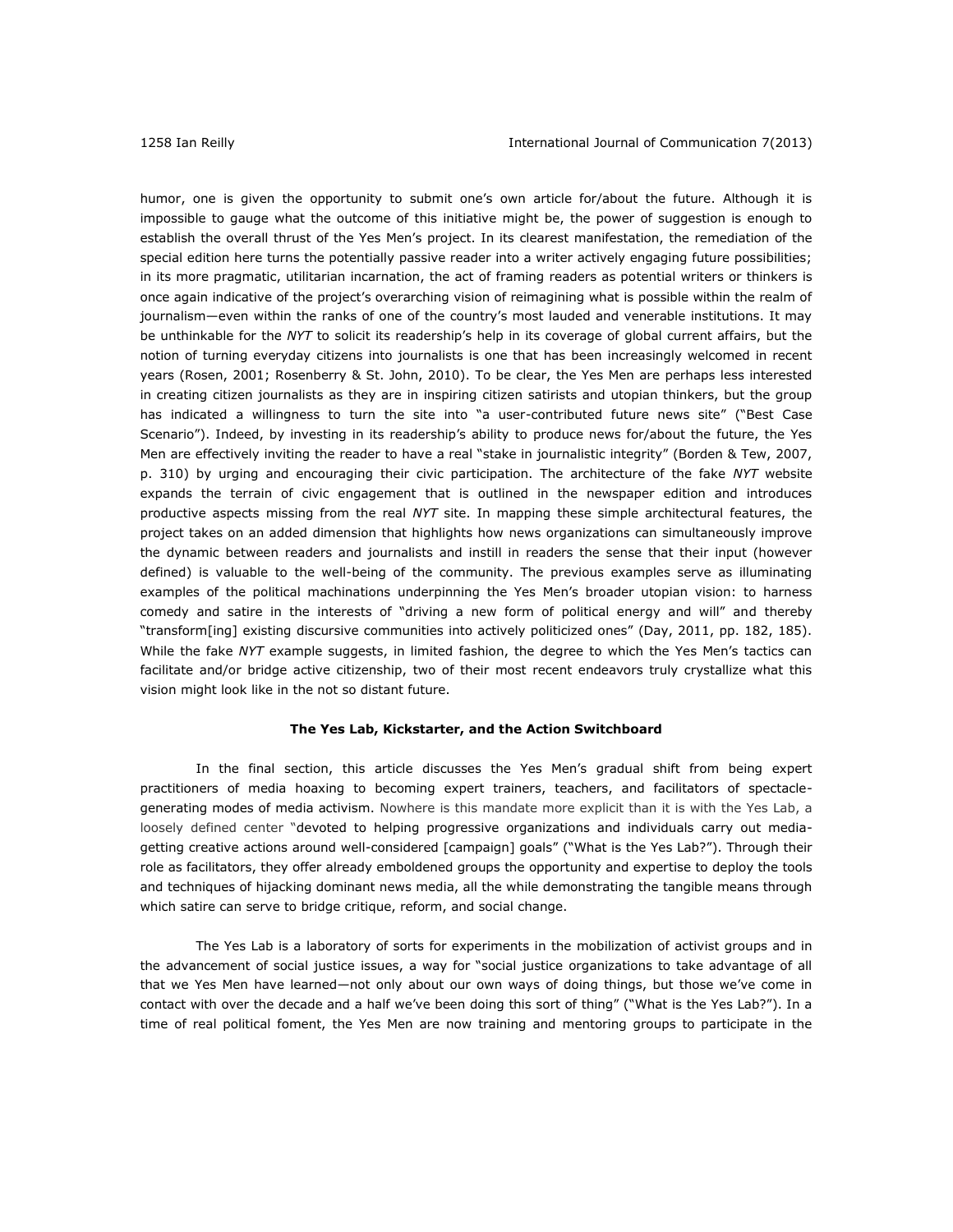creation of media spectacles designed to highlight social justice issues and political struggles of great civic importance. To date, the Yes Lab has helped facilitate 20 actions since October 2009, most of which have generated modest coverage in mainstream media outlets. These actions include a U.S. Chamber of Commerce campaign to reverse its disastrous record on climate change policies, a fake General Electric press release announcing it would donate its \$3.2 billion "tax refund" to the U.S. government, an antiiPhone application that addresses child labor practices, factory worker suicide, and environmental degradation, as well as a "self-deportation" website, among others. Much in the spirit of the Yes Men's impassioned politics, partnering groups such as Avaaz, Greenpeace, and the Occupy movement have accelerated the rate at which these and other timely critiques emerge in the public sphere. Indeed, for such organizations and groups to learn and redeploy Yes Men-style tactics has meant a greater degree of visibility for causes and issues that don't traditionally penetrate the gatekeeping establishment and also has led to an influx of ethically motivated pranks across mainstream news media. In many ways, a Yes Lab collaboration is no different than a Yes Men action—the stunts are engineered to raise greater awareness surrounding a given issue and to raise that issue's public profile via mass media outlets, but the intent is to proliferate more actions than would be possible by the Yes Men alone. What's more, these collaborative interventions hold much greater political impact, because these creative actions become part of a larger and more concerted strategy that includes the partnering institution's lobbying efforts, awareness campaigns, mass demonstrations, and political maneuvers. Instead of merely winning or leveraging incremental shifts in public opinion via isolated pranks and hoaxes, these tactics and partnerships promise greater visibility, impact, and traction in the advancement of social justice campaigns.

One final example warrants discussion. Although the Yes Lab has continued to give the Yes Men's work increased visibility across mainstream media, the project is currently limited to organizations that are already deeply engaged with specific issues, such as the environment and corporate/institutional reform. A solution to this issue is currently being elaborated thanks to a successfully funded Kickstarter campaign that attracted over 2,500 backers and raised more than \$146,000. The project's goal was twofold: to raise enough money to finish their forthcoming film (*The Yes Men Are Revolting*); and to build "a human-staffed platform to help every viewer of our film—or anyone at all—get involved." In addition to completing the film, the group will create an "Action Switchboard" that will enable viewers to tap into their 100,000-person database and their larger activist network. While the details are still vague at this point, viewers would have access to the database's current and ongoing projects and would be given access to Yes Men-style "Action Toolkits" that provide clear and concise guidelines for initiating creative actions and attracting broader media attention. The switchboard will allow the Yes Men (and its staff) to train, advise, and mentor remotely, thereby facilitating the mobilization of everyday citizens not normally predisposed to political action. Thus this initiative has the potential to bring everyday filmgoers into a broader activist fold to "create fun, meaningful, movement-building projects around the issues we all care about." Indeed, one of the most important shifts to emerge within contemporary activist circles is the current push to train, mentor, and guide future changemakers via the methods and tactics described in these pages, but instead of limiting this specialized training to those already working in grassroots contexts, the switchboard promises to enlist a larger swath of the citizenry. "What we do," Yes Men's Bichlbaum stated in a recent interview, "is galvanize people who are already on our side" (Davis). Although there are few compelling instances in which political satire tangibly moves beyond critique to galvanize individuals, social groups,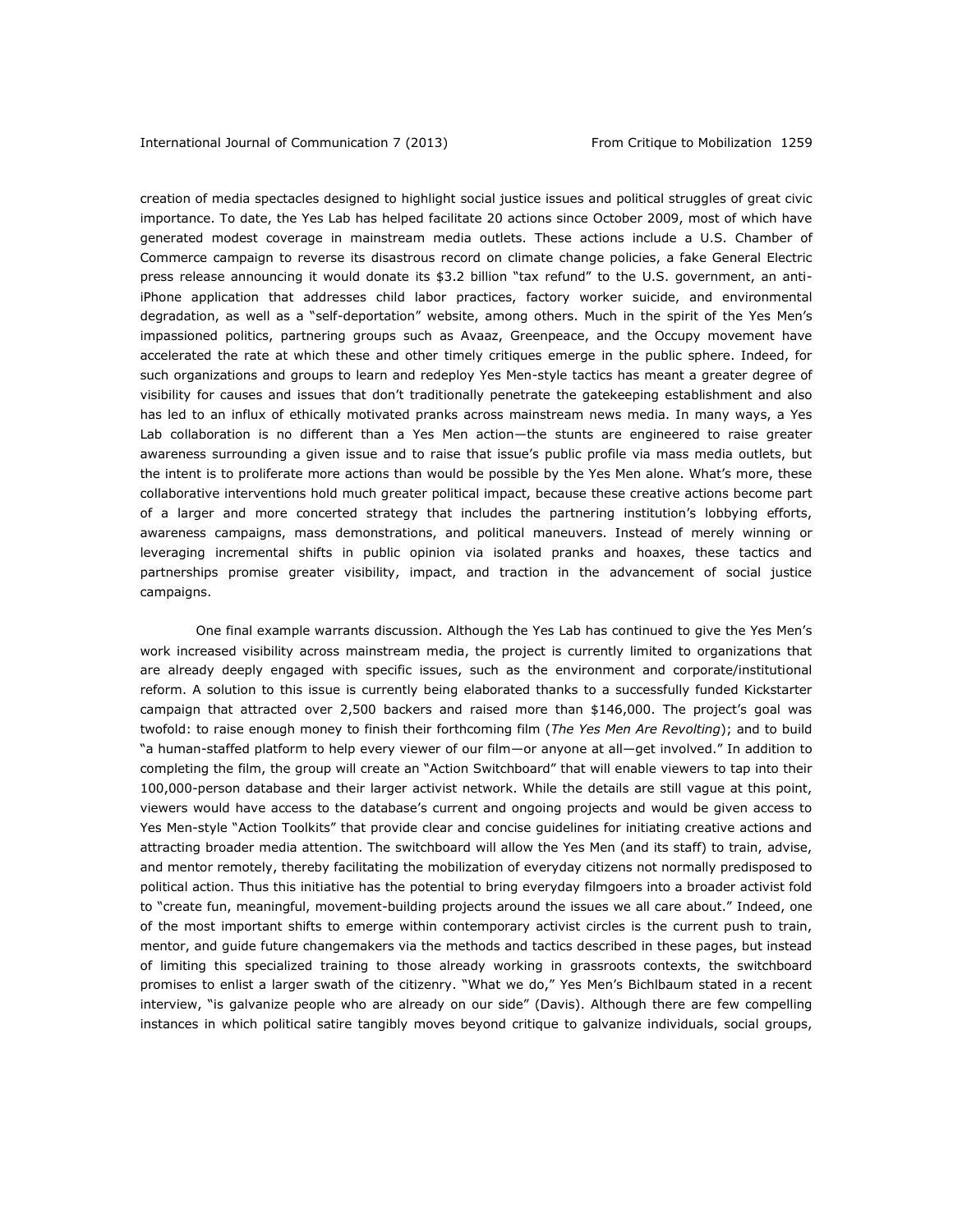and (discursive) communities, these two recent initiatives present promising iterations of satire and activist praxis.

#### **Conclusion**

As I have argued, the force of the Yes Men's critique is leveled through a sophisticated deployment of spectacle and a dazzling display of technological savvy, a tactic that enables their work to permeate across multiple media platforms. If the Yes Men have anything to teach us, it might be that they have laid bare the gaping holes in the logic of news media and have given activists a way of regaining access to dominant channels of communication. The Yes Men have not only joined, but also gainfully contributed to a growing body of institutional critiques that questions the performance of the world's dominant institutions. Their ambitious media hoaxes are powerful, if at times jarring, reminders that satire does serve an explicit political function that can move well beyond the province of critique to encompass a larger program of reform and political mobilization. What is also clear from the Yes Men's growing oeuvre is that the politics of spectacle are alive and well, and that spectacle is here directed in the name of social change. Distinguishing itself from professionalized and commercial forms of satirical fake news, the Yes Men's political satire conveys, in very concrete terms, its ideological underpinnings and its political motivations: to recast political discourse in such a way as to invite others to imagine a more socially equitable and egalitarian society. More to the point, their work makes explicit the emancipatory potential of satirical fake news.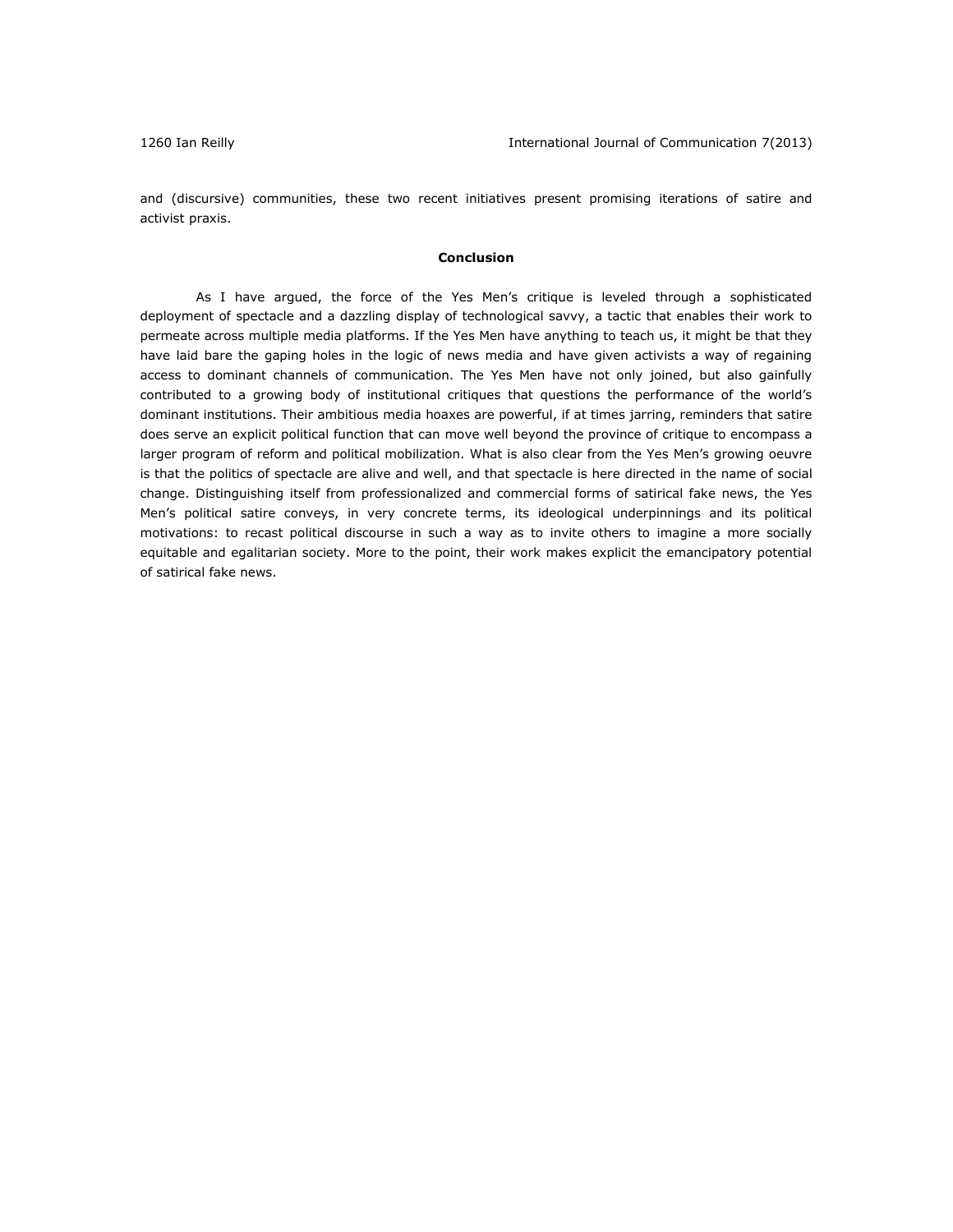## **References**

Bakhtin, M. M. (1984). *Problems of Dostoevsky's poetics*. Minneapolis: University of Minnesota Press.

- Baym, G. (2009). Stephen Colbert's parody of the postmodern. In J. Gray, J. P. Jones, & E. Thompson (Eds.), *Satire TV: Politics and comedy in the post-network era* (pp. 124–146). New York, NY: NYU Press.
- Boler, M. (2006). The transmission of political critique after 9/11: A new form of desperation? *M/C Journal, 9*(1). Retrieved fro[m http://journal.media-culture.org.au/0603/11-boler.php](http://journal.media-culture.org.au/0603/11-boler.php)
- Boler, M., & Turpin, S. (2008). The Daily Show and Crossfire: Satire and sincerity as truth to power. In M. Boler (Ed.), *Digital media and democracy: Tactics in hard times* (pp. 383–404). Boston: MA: MIT.
- Boorstin, D. J. (1961). *Image: A guide to pseudo-events in America.* New York, NY: Harper & Row.
- Booth, W. C. (1974). *A rhetoric of irony*. Chicago, IL: University of Chicago Press.
- Borden, S. L., & Tew, C. (2007). The role of journalist and the performance of journalism: Ethical lessons from fake news (seriously). *Journal of Mass Media Ethics*, *22*(4), 300–314.
- Carducci, V. (2006). Culture jamming: A sociological perspective. *Journal of Consumer Culture*, *6*(1), 116– 138.
- Colebrook, C. (2004). *Irony*. New York, NY: Routledge.
- Connelly, J. (2009). A huffy Canada shuts down Yes Men*.* Retrieved from <http://blog.seattlepi.com/seattlepolitics/archives/189467.asp>
- Day, A. (2008). Are they for real? Activism and ironic identities. *The Electronic Journal of Communication*, *18*(2, 3, 4). Retrieved from<http://www.cios.org/www/ejc/EJCPUBLIC/018/2/01846.html>
- Day, A. (2011). *Satire and dissent: Interventions in contemporary political debate*. Bloomington, IN: Indiana University Press.
- Davis, N. (2012). The Yes Men kickstart a revolt. Retrieved from [http://www.theverge.com/2012/11/30/3703726/the-yes-men-kickstarter-andy-bichlbaum](http://www.theverge.com/2012/11/30/3703726/the-yes-men-kickstarter-andy-bichlbaum-interview)[interview](http://www.theverge.com/2012/11/30/3703726/the-yes-men-kickstarter-andy-bichlbaum-interview)
- Dery, M. (2004, October 10). *Culture jamming: Hacking, slashing and sniping in the empire of signs.* Retrieved from [http://www.markdery.com/archives/books/culture\\_jamming/#000005%23more](http://www.markdery.com/archives/books/culture_jamming/#000005%23more)

Dow Does the Right Thing*.* (2004). Retrieved from<http://theyesmen.org/hijinks/bbcbhopal>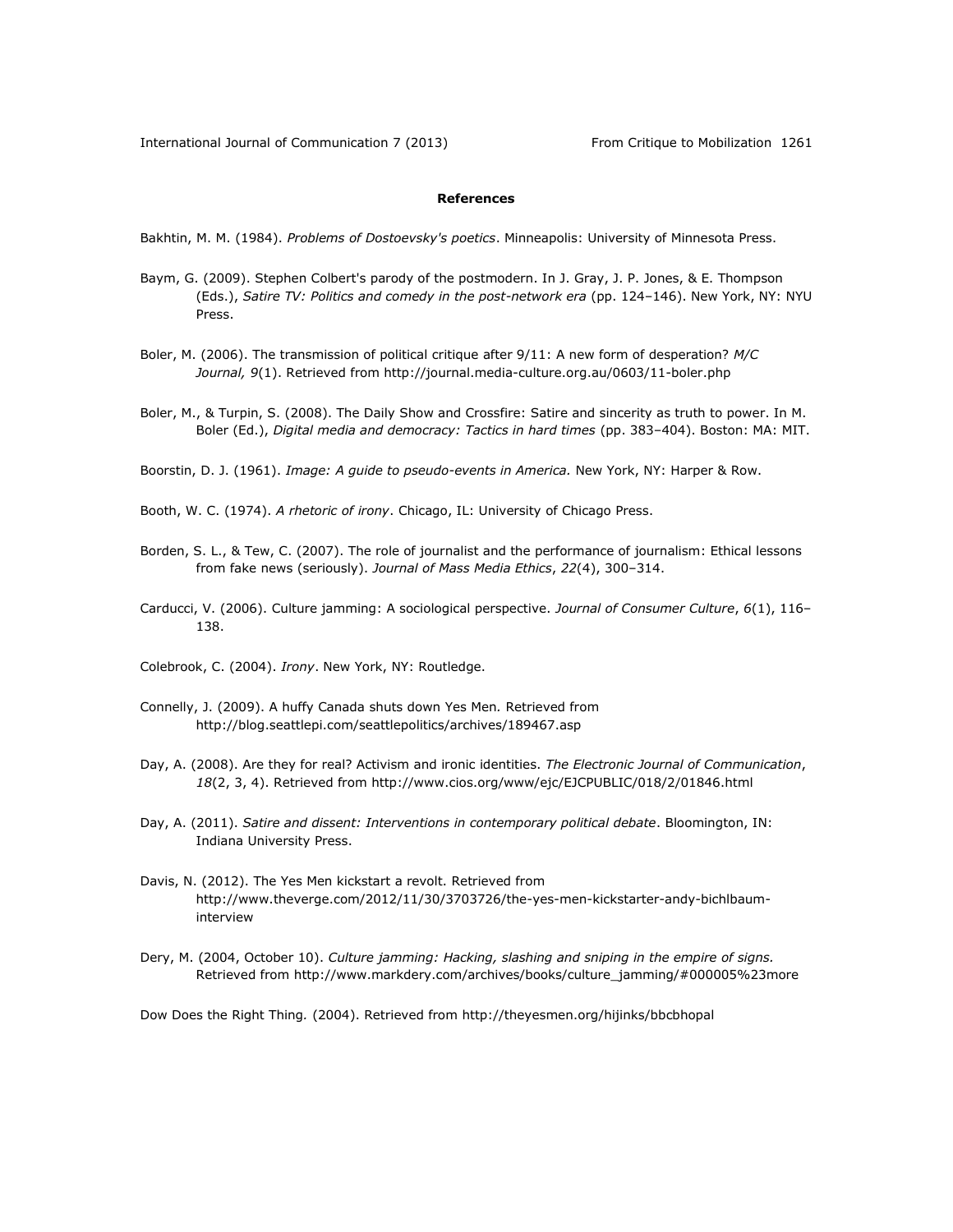- Duncombe, S. (2007). *Dream: Re-imagining progressive politics in an age of fantasy*. New York, NY: New Press.
- Dzuverovic-Russell, L. (2003, September). The artist and the Internet: A breeding ground for deception. *Digital Creativity*, *14*(3), 152–158.

Frank, T. (1997). *The conquest of cool*. Chicago, IL: University of Chicago Press.

Frequently Asked Questions. (n.d.). Retrieved from<http://theyesmen.org/faq>

Frye, N. (1969). *Anatomy of criticism: Four essays*. New York, NY: Atheneum.

- Goldenberg, S. (2009, December 14). Copenhagen spoof shames Canada on the truth about its emissions. *The Guardian*. Retrieved from <http://www.guardian.co.uk/environment/blog/2009/dec/14/environment-canada-spoof>
- Haiven, M. (2007, January). Privatized resistance: AdBusters and the culture of neoliberalism. *The Review of Education, Pedagogy, and Cultural Studies, 29*(1), 85–110.
- Heath, J., & Potter, A. (2004). *The rebel sell: Why the culture can't be jammed*. Toronto, ON: Harper Perennial.
- Hynes, M., Sharpe, S., & Fagan, B. (March 2007). Laughing with the Yes Men: The politics of affirmation. *Continuum: Journal of Media & Cultural Studies*, *21*(1), 107–121.
- Jenkins, H. (2006). *Convergence culture: Where old and new media collide*. New York, NY: New York University Press.
- Jenkins, H., & Duncombe, S. (2008). Politics in the age of YouTube. *Electronic Journal of Communication*, 18(2–4). Retrieved from<http://www.cios.org/www/ejc/EJCPUBLIC/018/2/01848.html>
- Jones, J. (2010). *Entertaining politics: Satiric television and political engagement*. Lanham, MD: Rowman & Littlefield.
- Jones, J., Baym, G., & Day, A. (2012, Spring). Mr. Stewart and Mr. Colbert go to Washington: Television satirists outside the box. *Social Research*, *79*(1), 33–60.
- Klein, N. (2000). *No logo: Taking aim at the brand bullies*. Toronto: Vintage Canada.
- Lane, J. (2002, Spring). Reverend Billy: Preaching, protest, and postindustrial Flanerie. *The Drama Review*, *46*(1), 60–84.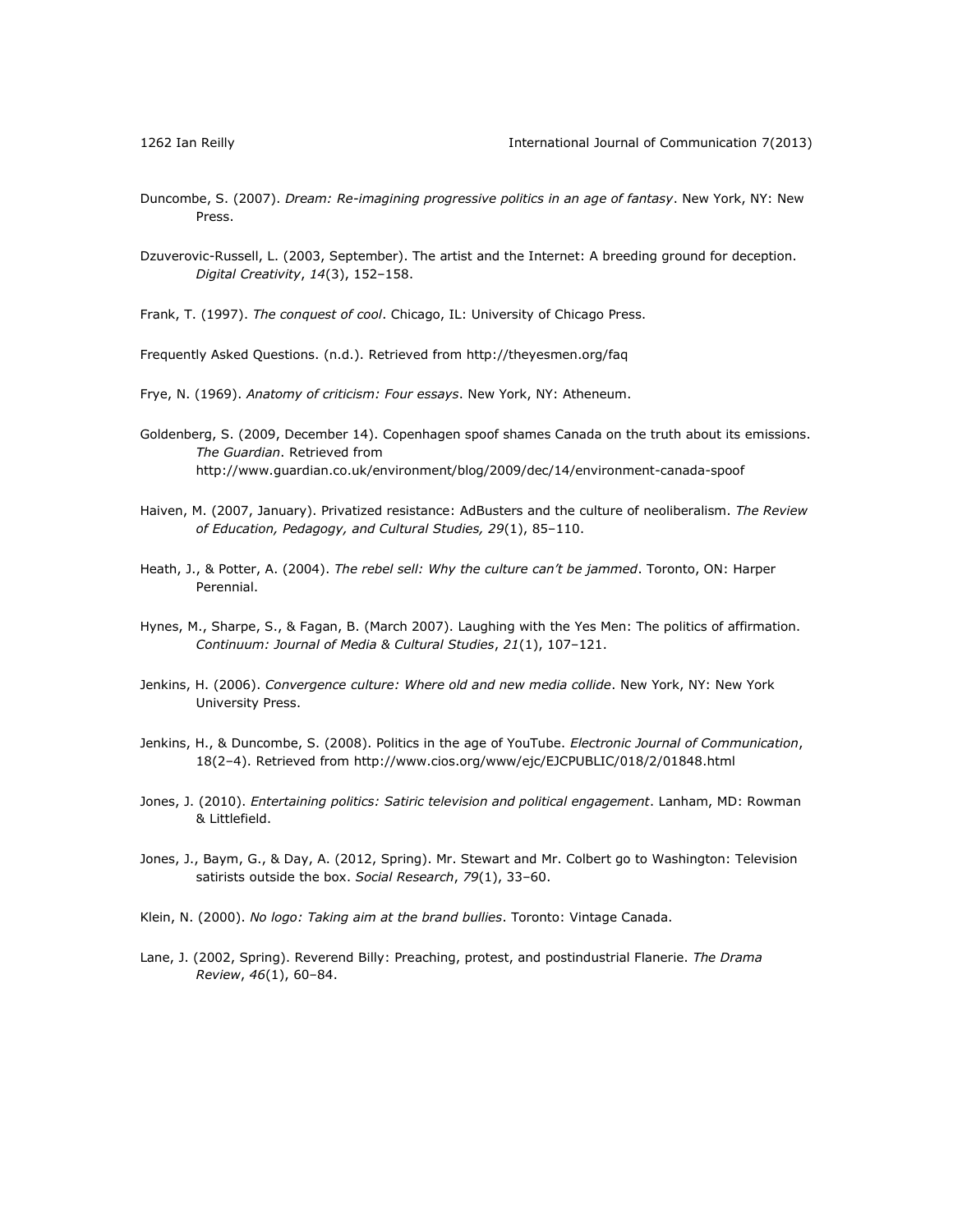- Lecœur, E., & Pessar, A. (2007, June). Les Yes Men: De l'usage de la rectification d'identité pour Bhopal [ The Yes Men: Using Identity correction for Bhopal]. *Multitudes*, *2*(25). Retrieved from [\(http://www.eurozine.com/articles/2006-07-31-lecoeur-fr.html\)](http://www.eurozine.com/articles/2006-07-31-lecoeur-fr.html).
- Lewis, P. (2006). *Cracking up: American humor in a time of conflict*. Chicago, IL: University of Chicago Press.
- Moore, A. E. (2007). *Unmarketable: Brandalism, copyfighting, mocketing, and the erosion of integrity*. New York, NY: New Press.
- Nomai, A. J. (2008). *Culture jamming: Ideological struggle and the possibilities for social change.*  (Unpublished PhD). University of Texas at Austin.

Onion Media Kit 2012*.* (2012). *The Onion*. Retrieved from http://mediakit.theonion.com

- Ownership Chart: The Big Six*.* (2013). Retrieved from<http://www.freepress.net/ownership/chart/main>
- Perucci, T. (2008, July). Guilty as sin: The trial of Reverend Billy and the exorcism of the sacred cash register. *Text and Performance Quarterly*, *28*(3), 315–329.
- Pollard, A. (1970). *Satire*. London, UK: Methuen.
- Reilly, I. (2010). *Satirical fake news and the politics of the fifth estate*. (Unpublished PhD). University of Guelph, Ontario, Canada.
- Reilly, I. (2012). New(s) parodies, new(s) alternatives. In C. Elliott & J. Greenberg (Eds.), *Communication in question: Competing perspectives on controversial issues in communication studies* (pp. 281– 288). Toronto, Canada: Thomson Nelson.
- Rosen, J. (1999). *What are journalists for?* New Haven, CN: Yale University Press.
- Rosenberry, J., & St. John, B. (2010). *Public journalism 2.0: The promise and reality of a citizen-engaged Press*. New York, NY: Routledge.
- Rumbo, J. D. (2002, February). Consumer resistance in a world of advertising clutter: The case of Adbusters. *Psychology & Marketing*, *19*(2), 127–148.
- Strangelove. M. (2005). *The empire of mind: Digital piracy and the anti-capitalist movement*. Toronto, Canada: University of Toronto Press.
- Taber, J. (2009, December 14). Environment Canada hit by damn clever climate stunt*. The Globe and Mail*. Retrieved from [http://www.theglobeandmail.com/news/politics/ottawa](http://www.theglobeandmail.com/news/politics/ottawa-notebook/environment-canada-hit-by-damn-clever-climate-stunt/article1399474)[notebook/environment-canada-hit-by-damn-clever-climate-stunt/article1399474](http://www.theglobeandmail.com/news/politics/ottawa-notebook/environment-canada-hit-by-damn-clever-climate-stunt/article1399474)